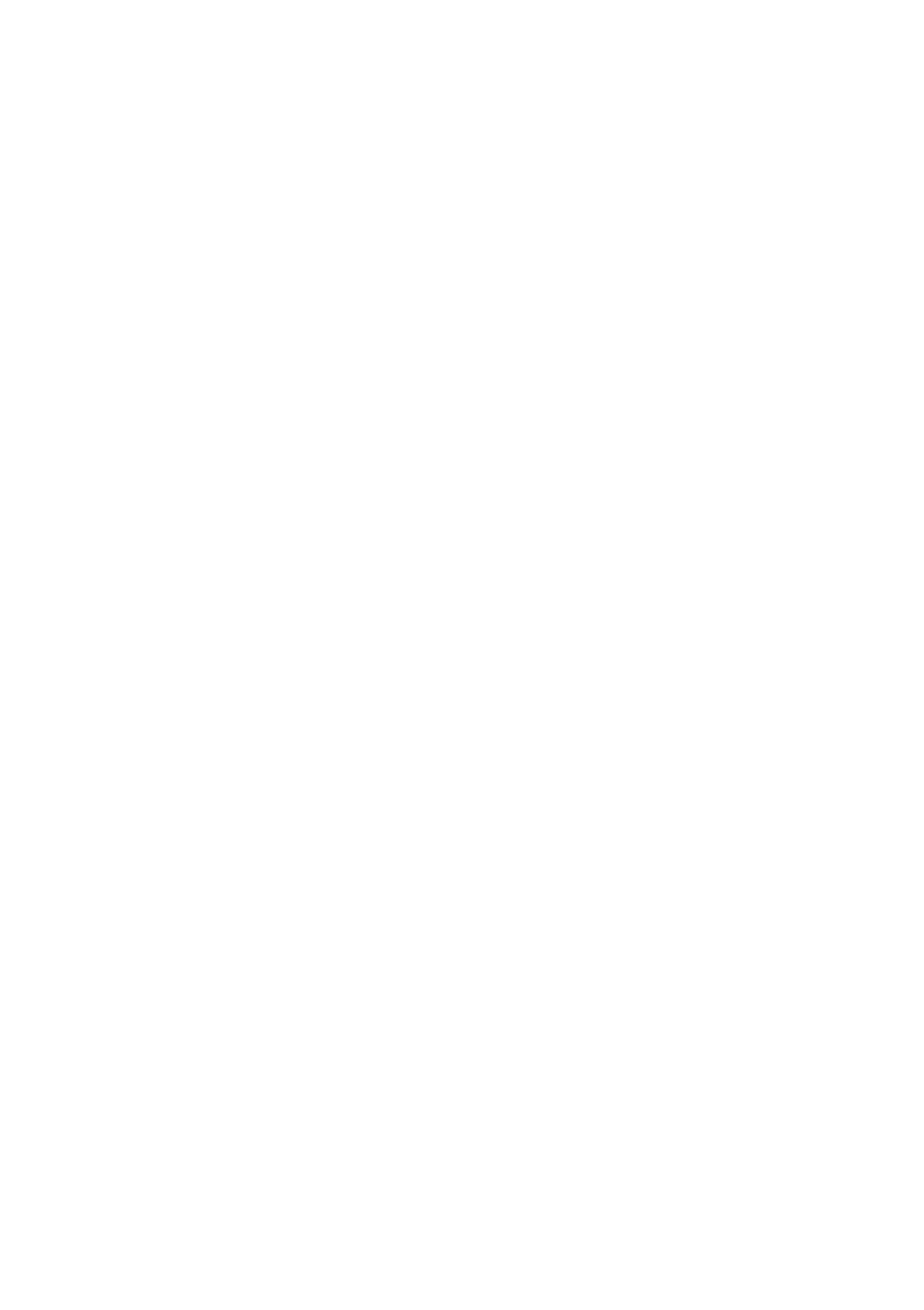# **Content**

| First trimester screening algorithms for aneuploidies<br>and pre-eclampsia                                                                                                                                   | 5              |
|--------------------------------------------------------------------------------------------------------------------------------------------------------------------------------------------------------------|----------------|
| 1. First trimester screening for aneuploidies                                                                                                                                                                | 6              |
| Screening for fetal aneuploidies at 11 to 13 weeks   Nicolaides KH, 2011                                                                                                                                     | 6              |
| Screening for trisomies 21, 18 and 13 by maternal age, fetal nuchal<br>translucency, fetal heart rate, free β-hCG and pregnancy-associated plasma<br>protein-A   Kagan KO et al., 2008                       | $\overline{7}$ |
| Firt-trimester combined screening for trisomy 21 at 7-14 weeks'<br>gestation   Wright D et al., 2010                                                                                                         | 8              |
| First-trimester screening for trisomy 21 by free beta-human chorionic<br>gonadotropin and pregnancy-associated plasma protein-A: Impact of<br>maternal and pregnancy characteristics   Kagan KO et al., 2008 | 10             |
| Dose dependency between cigarette consumption and reduced maternal<br>serum PAPP-A levels at 11-13+6 weeks of gestation   Kagan KO et al.,<br>2007                                                           | 11             |
| Fetal Size and Dating: Charts Recommended for Clinical Obstetric<br>Practice   Loughna P et al., 2009                                                                                                        | 12             |
| A mixture model of ductus venosus pulsatility index in screening for<br>aneuploidies at 11-13 weeks' gestation   Maiz N et al., 2012                                                                         | 13             |
| A mixture model of nuchal translucency thickness in screening for<br>chromosomal defects   Wright D et al., 2008                                                                                             | 14             |
| Fetal nasal bone in screening for trisomies 21, 18 and 13 and Turner<br>syndrome at 11-13 weeks of gestation   Kagan KO et al., 2009                                                                         | 16             |
| Tricuspid regurgitation in screening for trisomies 21, 18 and 13 and Turner<br>syndrome at $11 + 0$ to $13 + 6$ weeks of gestation   Kagan KO et al., 2009                                                   | 18             |
| Choroid plexus cyst, intracardiac echogenic focus, hyperechogenic<br>bowel and hydronephrosis in screening for trisomy 21 at $11 + 0$ to<br>13 + 6 weeks   Dagklis T et al., 2008                            | 19             |
| Maternal serum placental growth factor in prospective screening for<br>aneuploidies at 8-13 weeks' gestation   Pandya P et al., 2012                                                                         | 20             |
| First-trimester screening for trisomy 21 with adjustment for biochemical<br>results of previous pregnancies   Wright D et al., 2011                                                                          | 21             |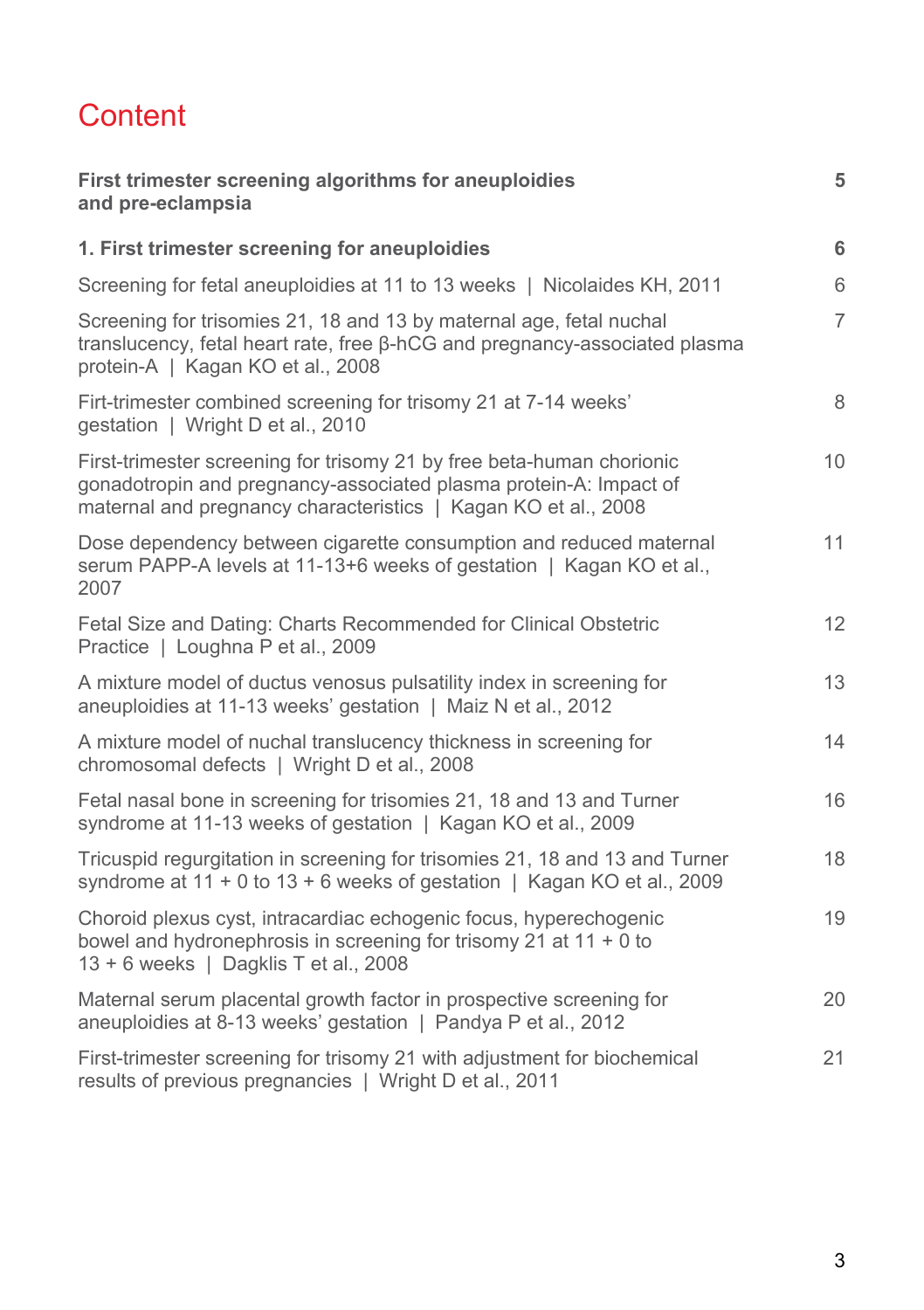| 2. First trimester screening for pre-eclampsia                                                                                                                          | $22 \overline{ }$ |
|-------------------------------------------------------------------------------------------------------------------------------------------------------------------------|-------------------|
| Competing risks model in screening for preeclampsia by maternal<br>characteristics and medical history   Wright D et al., 2015                                          | 22                |
| Accuracy of competing risks model in screening for pre-eclampsia by<br>maternal factors and biomarkers at 11-13 weeks' gestation   O'Gorman N<br>et al., 2017           | 23                |
| Uterine artery pulsatility index in the three trimesters of pregnancy: Effects<br>of maternal characteristics and medical history   Tayyar A et al., 2015               | 24                |
| Mean arterial pressure in the three trimesters of pregnancy: effects of<br>maternal characteristics and medical history   Wright A et al., 2015                         | 25                |
| Serum pregnancy-associated plasma protein-A in the three trimesters of<br>pregnancy: effects of maternal characteristics and medical history  <br>Wright D et al., 2015 | 26                |
| Serum placental growth factor in the three trimesters of pregnancy: effects<br>of maternal characteristics and medical history   Tsiakkas A et al., 2015                | 28                |
| <b>Glossary</b>                                                                                                                                                         | 30                |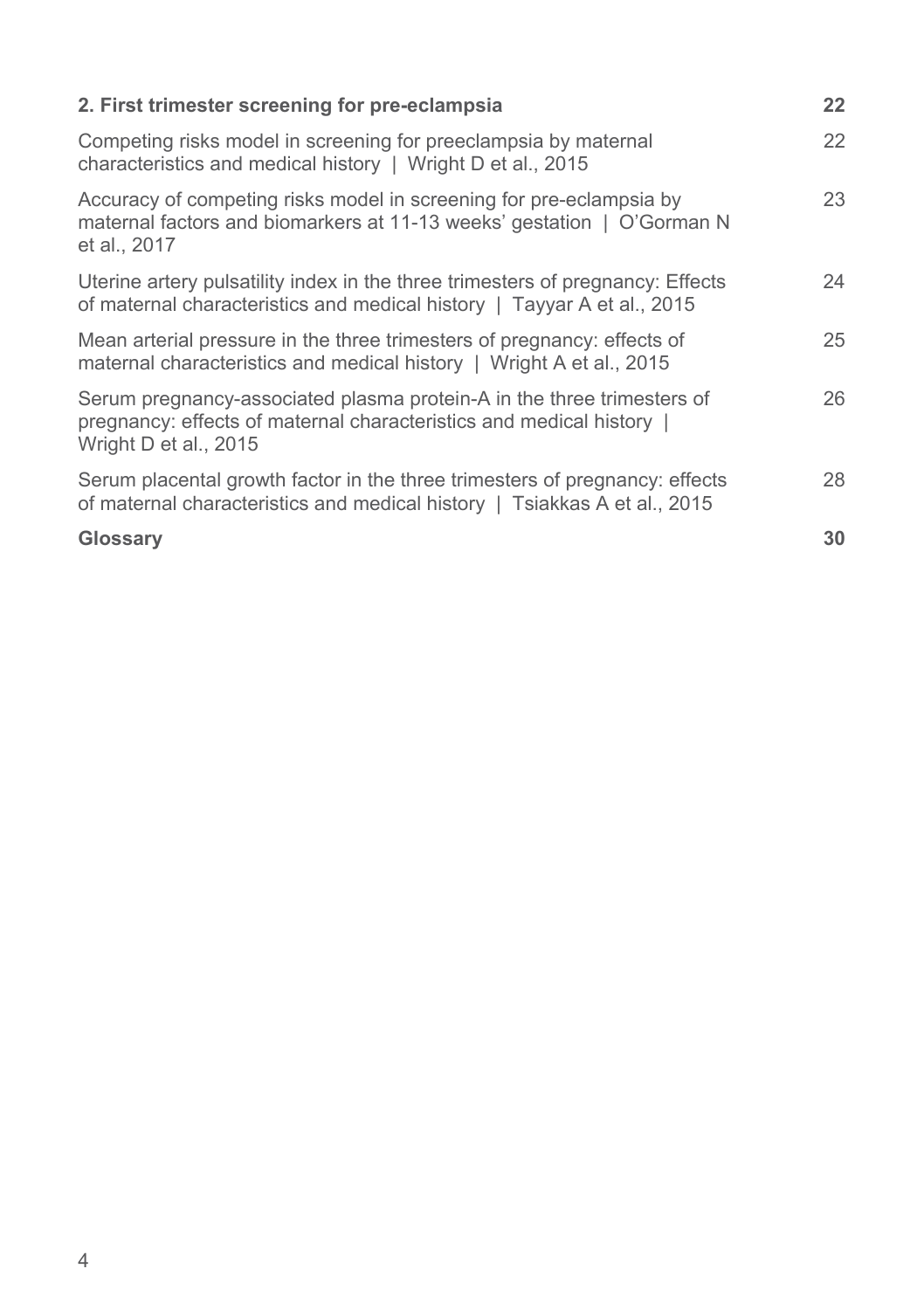# First trimester screening algorithms for aneuploidies and pre-eclampsia

First trimester screening algorithms, either for fetal trisomies 13, 18 and 21 or for preeclampsia, are highly technical products designed to compute individual risk from maternal characteristics (e.g. maternal age, weight, height, ethnicity), maternal medical history (e.g. outcome of previous pregnancy, history of hypertensive disorders), ultrasonographic measurements during the first trimester scan (e.g. crown-rump length, nuchal translucency, fetal nasal bone presence or absence) and maternal serum markers measurement (e.g. PAPP-A, PlGF, free βhCG).

Trustworthiness of the individual risk assessment relies not only on the quality of the input data but also on the performance of the algorithms.

#### **In order to provide a reliable risk assessment, the algorithms should be up-todate, using the latest published medians generators and correction factors.**

This booklet presents you with the publications on which Thermo Scientific™ B·R·A·H·M·S™ Fast Screen pre I plus 3.0 algorithms for first trimester aneuploidies and pre-eclampsia screening are based, together with the published performances of these algorithms.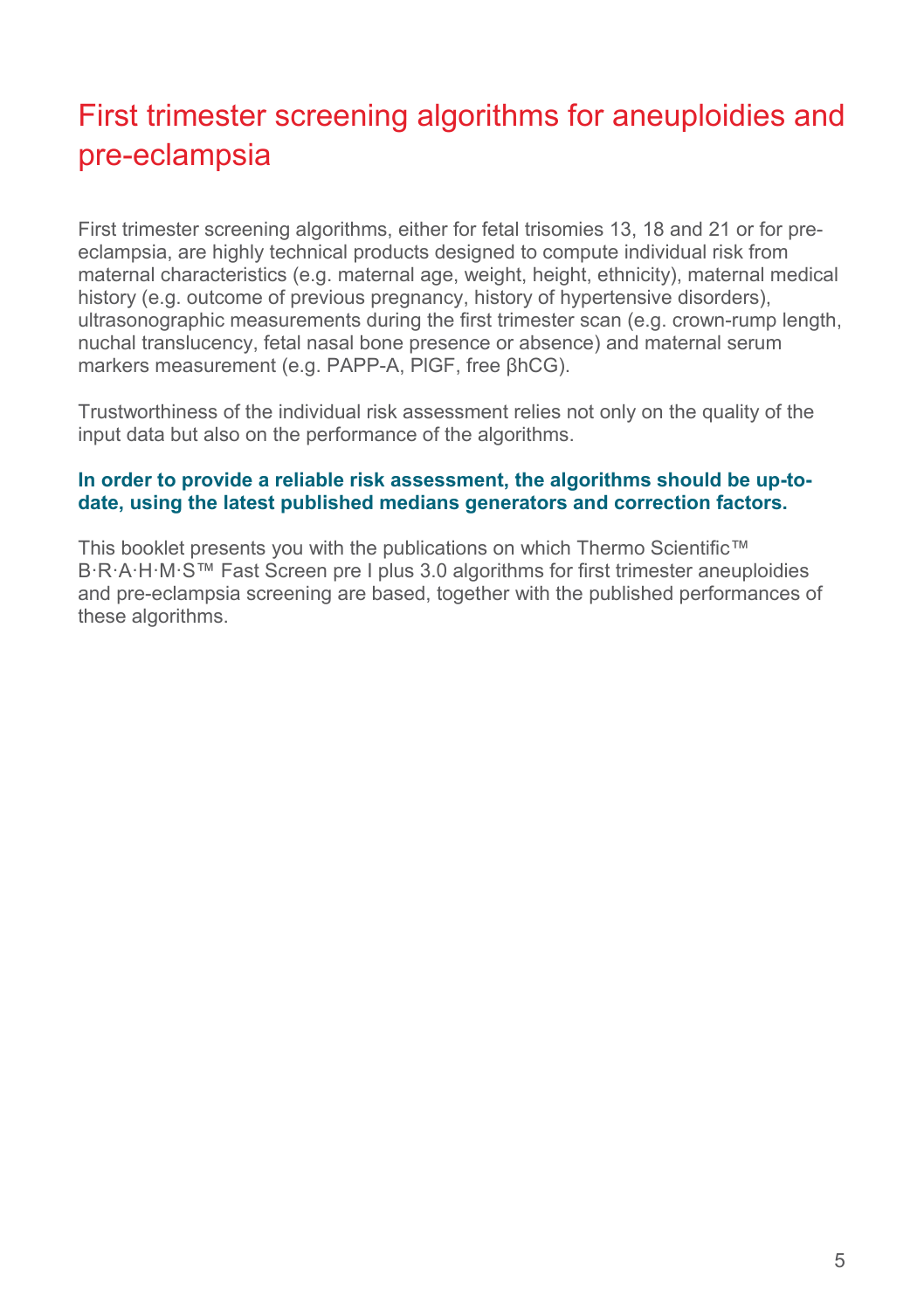# 1. First trimester screening for aneuploidies

# **Screening for fetal aneuploidies at 11 to 13 weeks**

Nicolaides KH *Prenat. Diagn., vol. 31, no. 1, pp. 7–15, Jan. 2011* 

#### **Abstract**

Effective screening for major aneuploidies can be provided in the first trimester of pregnancy. Screening by a combination of fetal nuchal translucency and maternal serum free-β-human chorionic gonadotrophin and pregnancy-associated plasma protein-A can identify about 90% of fetuses with trisomy 21 and other major aneuploidies for a false-positive rate of 5%. Improvement in the performance of firsttrimester screening can be achieved by firstly, inclusion in the ultrasound examination assessment of the nasal bone and flow in the ductus venosus, hepatic artery and across the tricuspid valve, and secondly, carrying out the biochemical test at 9 to 10 weeks and the ultrasound scan at 12 weeks.

- **In the last decade biochemical testing has moved to the first trimester because when this is combined with the ultrasound marker of fetal NT thickness, the performance of screening is superior to second-trimester screening.**
- **The ultrasononographic and biochemical markers can be combined to provide more effective screening than either method individually.**
- **Assessment of each of these ultrasound markers (absence of the nasal bone, increased impedance to flow in the ductus venosus and tricuspid regurgitation) can be incorporated into first-trimester combined screening by maternal age, fetal NT and serum free β-hCG and PAPP-A resulting in improvement of the performance of screening with an increase in detection rate to 93 to 96% and a decrease in false-positive rate to 2.5%**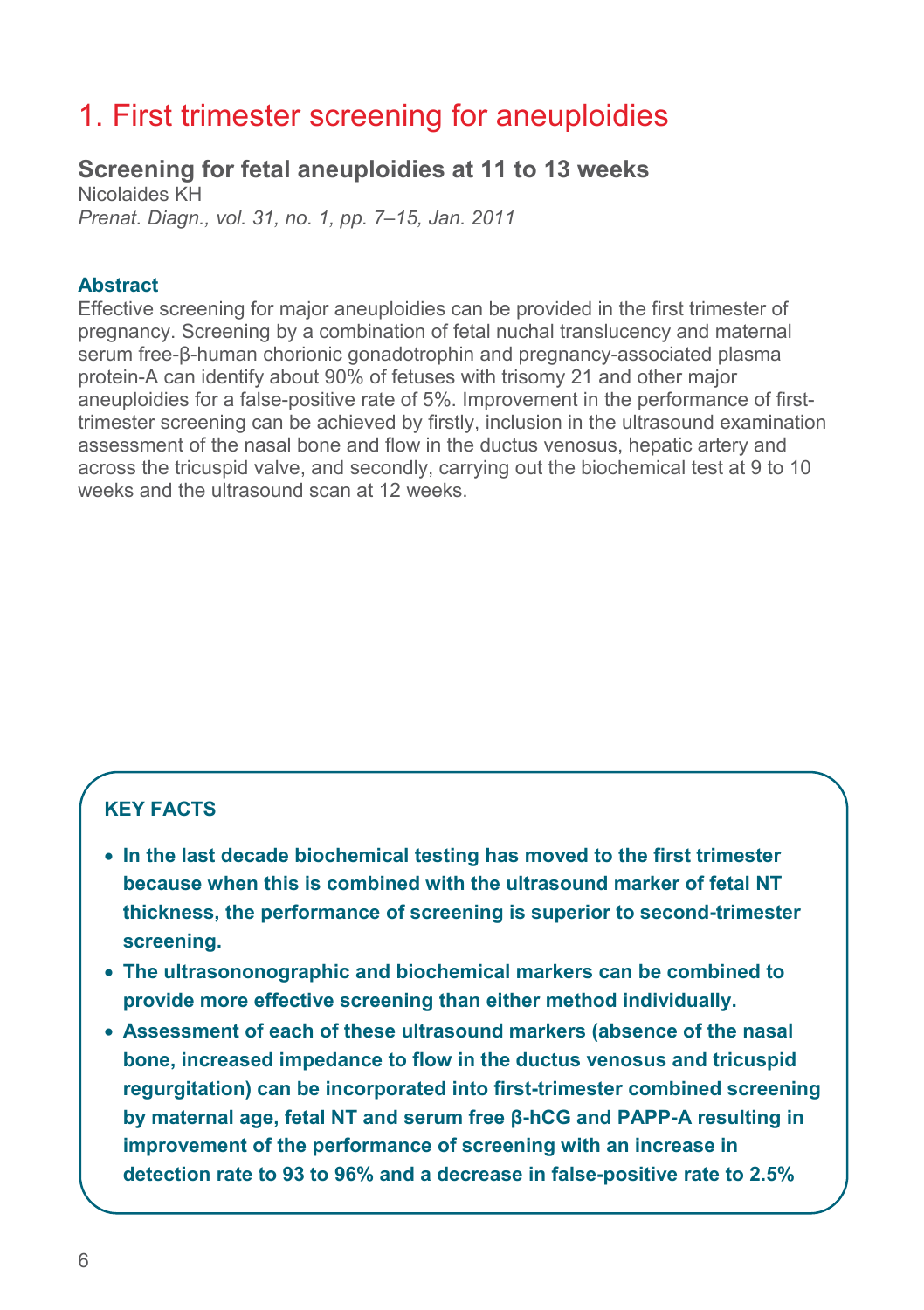# **Screening for trisomies 21, 18 and 13 by maternal age, fetal nuchal translucency, fetal heart rate, free β-hCG and pregnancy-associated plasma protein-A**



Kagan KO, Wright D, Valencia C, Maiz N, and Nicolaides KH *J Hum. Reprod., vol. 23, no. 9, pp. 1968–1975, 2008* 

# **Background**

A beneficial consequence of screening for trisomy 21 is the early diagnosis of trisomies 18 and 13. Our objective was to examine the performance of first-trimester screening for trisomies 21, 18 and 13 by maternal age, fetal nuchal translucency (NT) thickness, fetal heart rate (FHR) and maternal serum-free β-hCG and pregnancy-associated plasma protein-A (PAPP-A).

#### **Methods**

Prospective screening for trisomy 21 by maternal age, fetal NT, free beta-hCG and PAPP-A at 11(+0)-13(+6) weeks in singleton pregnancies, including 56 376 normal cases, 395 with trisomy 21,122 with trisomy 18 and 61 with trisomy 13. Risk algorithms were developed for the calculation of patient-specific risks for each of the three trisomies based on maternal age, NT, FHR, free beta-hCG and PAPP-A. Detection (DR) and false positive rates (FPR) were calculated and adjusted according to the maternal age distribution of pregnancies in England and Wales in 2000-2002.

#### **Results**

The DR and FPR were 90% and 3%, respectively, for trisomy 21, 91% and 0.2% for trisomy 18 and 87% and 0.2% for trisomy 13. When screen positivity was defined by an FPR of 3% on the risk for trisomy 21 in conjunction with an FPR of 0.2% on the maximum of the risks for trisomies 13 and 18, the overall FPR was 3.1% and the DRs of trisomies 21, 18 and 13 were 91%, 97% and 94%, respectively.

# **Conclusions**

As a side effect of first-trimester screening for trisomy 21, approximately 95% of trisomy 13 and 18 fetuses can be detected with an 0.1% increase in the FPR.

- **Screening for trisomy 21 by maternal age, fetal NT and serum biochemistry increased the detection rate to 89%.**
- **Screening for trisomy 18 by maternal age, fetal NT and serum biochemistry increased the detection rate to 93%.**
- **Screening for trisomy 13 by maternal age, fetal NT and serum biochemistry increased the detection rate to 77% and this was further improved to 87% by the addition of FHR.**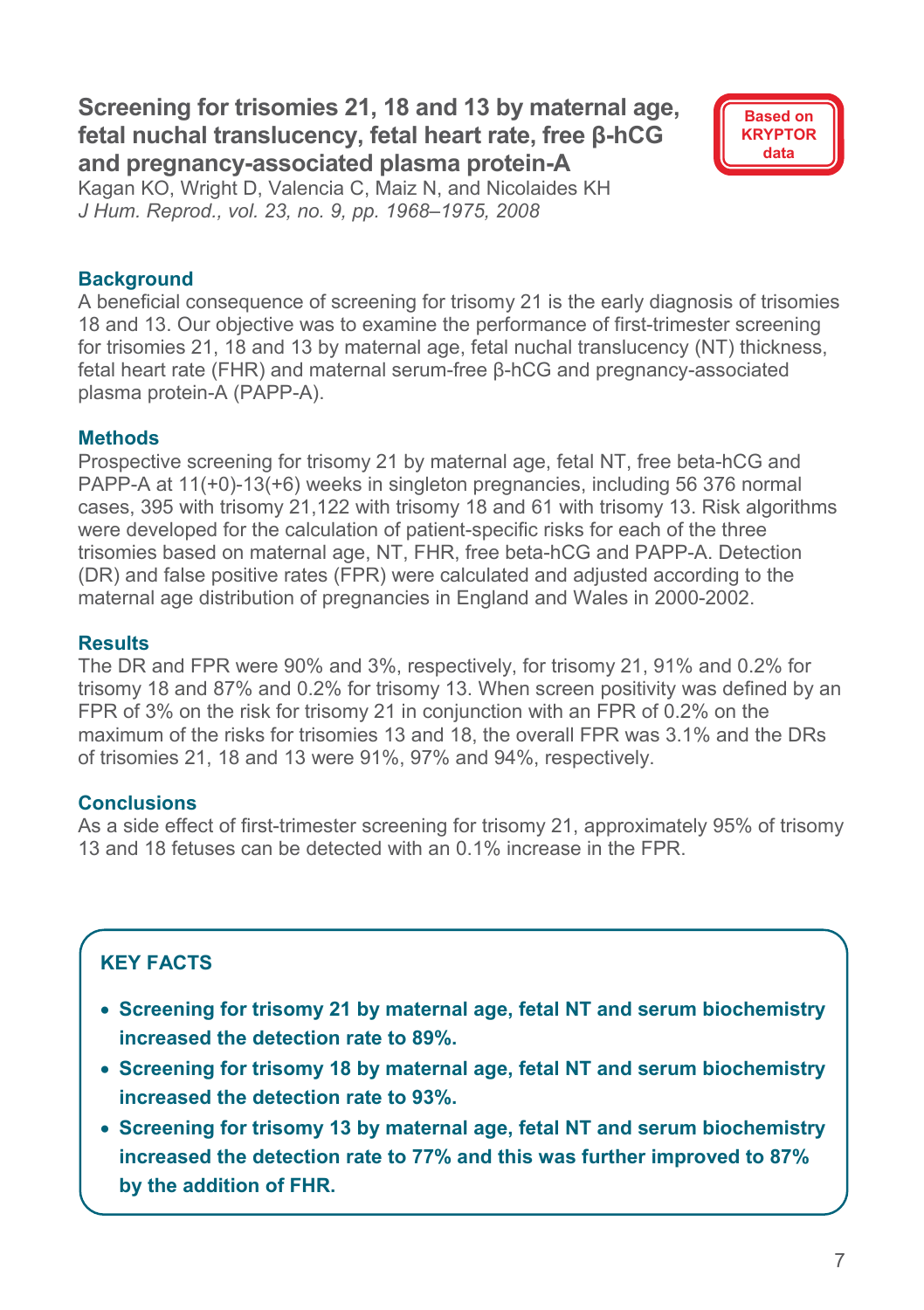# **First-trimester combined screening for trisomy 21 at 7-14 weeks' gestation**

Wright D, Spencer K, Kagan K, Tørring N, Petersen OB, Christou A, Kallikas J, and Nicolaides KH *Ultrasound Obstet. Gynecol., vol. 36, no. 4, pp. 404–411, 2010* 



# **Objective**

To establish an algorithm for first-trimester combined screening for trisomy 21 with biochemical testing from 7 to 14 weeks' gestation and ultrasound testing at 11–13 weeks.

#### **Methods**

This was a multicenter study of 886 pregnancies with trisomy 21 and 222 475 unaffected pregnancies with measurements of free β-human chorionic gonadotropin (βhCG) and pregnancy-associated plasma protein-A (PAPP-A) at 7–14 weeks' gestation. Multiple regression modeling of log-transformed marker values was used to produce log multiples of the median (MoM) values for PAPP-A and free β-hCG. The models included terms for the center attended and the machine used for biochemical analysis, gestational age, maternal racial origin, maternal weight, smoking status and method of conception. Bivariate Gaussian distributions were fitted to log MoM PAPP-A and log MoM free β-hCG in trisomy 21 and in unaffected pregnancies. In each case the patientspecific risk for trisomy 21 was estimated by multiplying the individual maternal agerelated risk with the likelihood ratio (LR) for fetal nuchal translucency (NT) according to the mixture model and the combined LR for maternal serum free β-hCG and PAPP-A. Estimates of detection rates for trisomy 21 and false-positive rates were calculated for combined screening with measurements of NT at 12 weeks together with measurements of free β-hCG and PAPP-A from 8 to 13 weeks.

#### **Results**

In trisomy 21 pregnancies the mean log MoM free β-hCG increased linearly with gestation between 7 and 14 weeks, whereas the relation between log MoM PAPP-A and gestation was fitted by a quadratic equation such that the maximum separation between trisomy 21 and unaffected pregnancies occurs at 9–10 weeks. At a falsepositive rate of 3% the detection rate of combined screening at 12 weeks was 86% and this increased to 90% by biochemical testing at 9 weeks and ultrasound scanning at 12 weeks. The detection rate increased to 92% by measuring PAPP-A at 9 weeks and free β-hCG at the time of the scan at 12 weeks.

#### **Conclusions**

The performance of first-trimester biochemical screening for trisomy 21 is best at 9–10 weeks rather than at 7–8 or 11–14 weeks.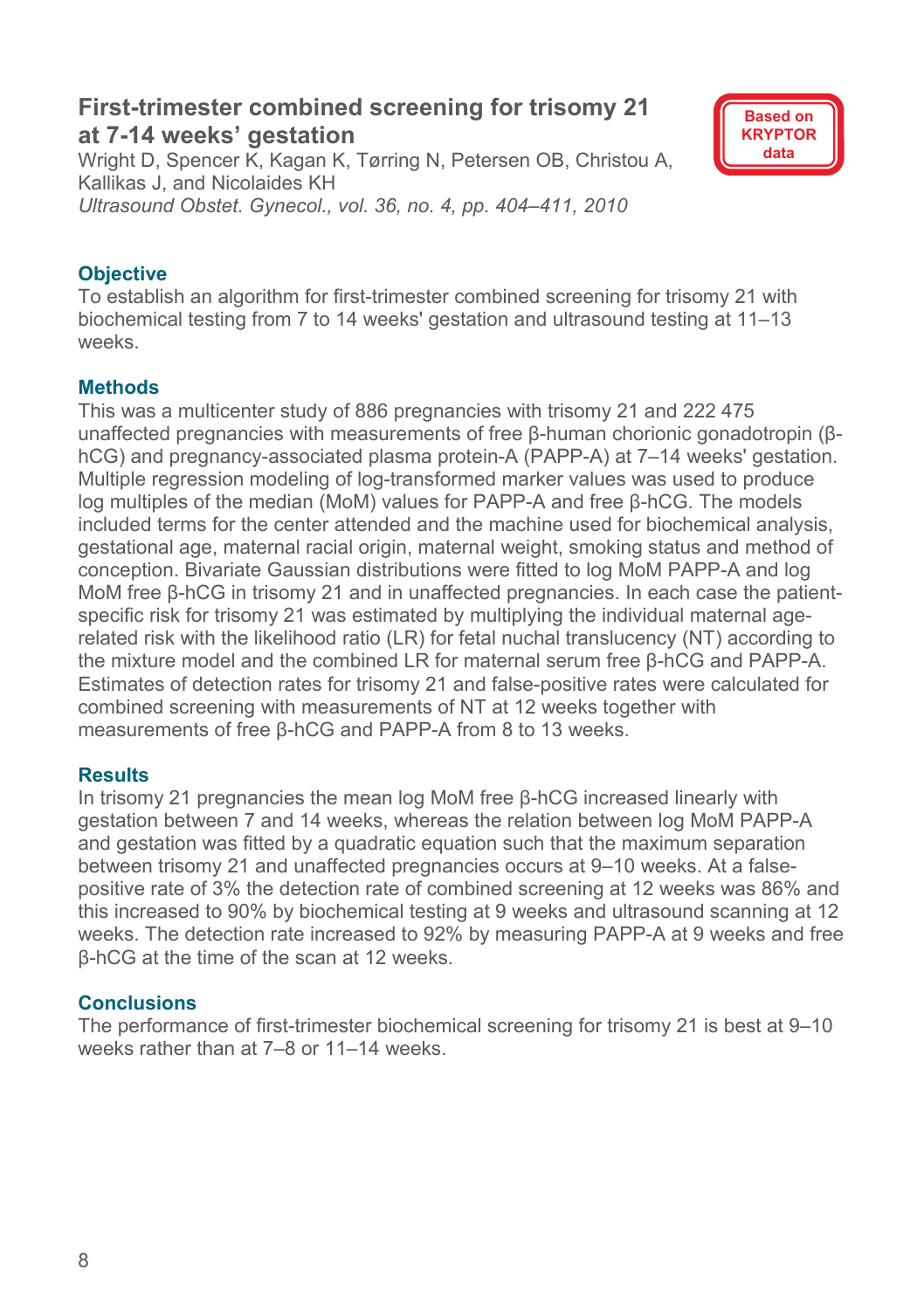- **In the assessment of patient-specific risks for trisomy 21 the a-priori maternal age-related risk is multiplied by likelihood ratios (LR), determined from the deviation of the measured NT, free β-hCG and PAPP-A from the respective expected levels.**
- **One option in screening for trisomy 21 is to perform biochemical testing and the ultrasound scan in the same visit at 12 weeks, with estimated detection rates of 86 and 90% at false positive rates of 3 and 5%, respectively.**
- **An alternative strategy for first-trimester combined screening is for biochemical testing and ultrasound scanning to be carried out in two separate visits, with the first done at 9 weeks and the second at 12 weeks. For false-positive rates of 3 and 5% the estimated detection rates would be 90 and 93%, respectively.**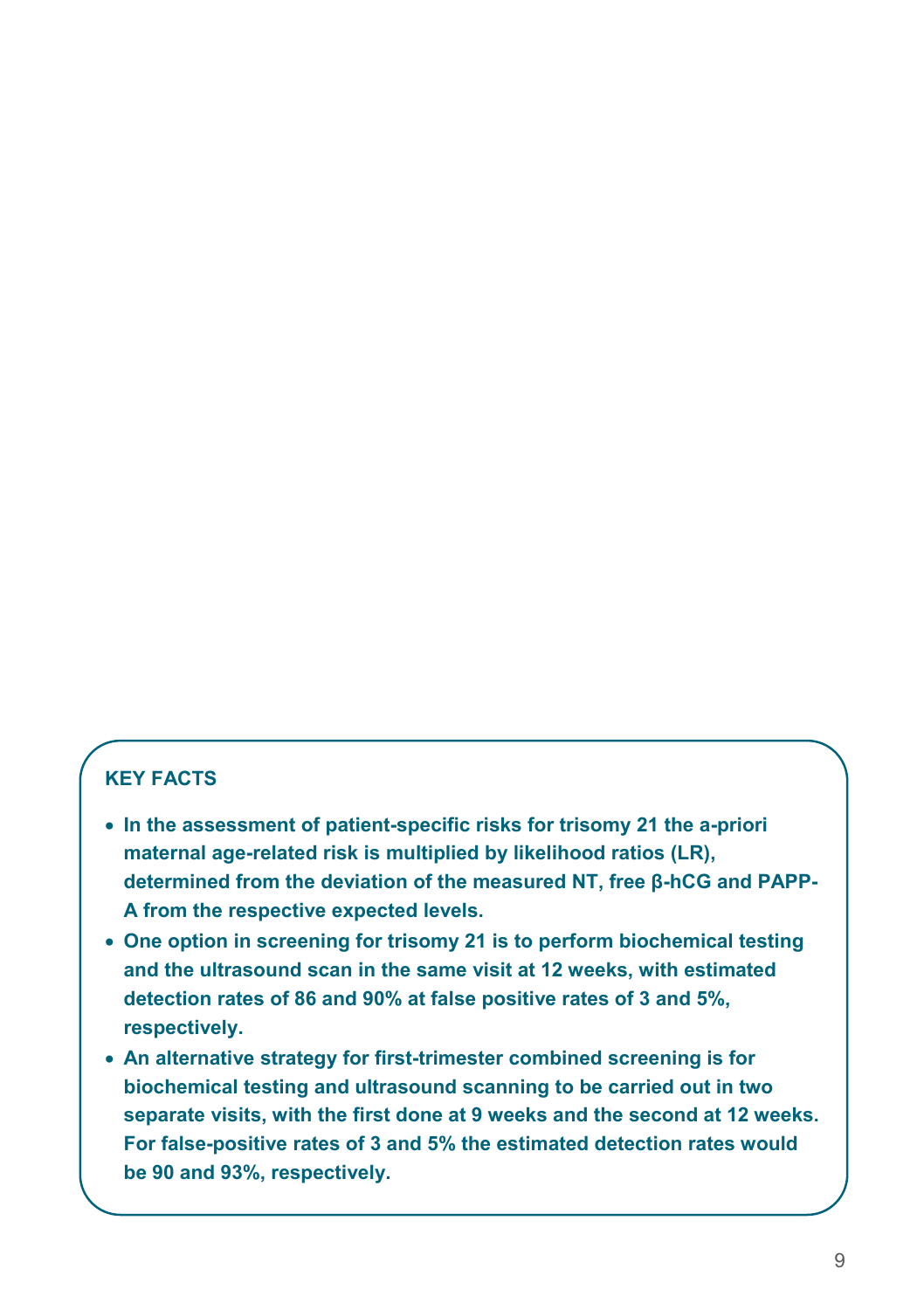# **First-trimester screening for trisomy 21 by free beta-human chorionic gonadotropin and pregnancyassociated plasma protein-A: Impact of maternal and pregnancy characteristics**



Kagan KO, Wright D, Spencer K, Molina FS, and Nicolaides KH *Ultrasound Obstet. Gynecol., vol. 31, no. 5, pp. 493–502, 2008* 

# **Objective**

To use multiple regression analysis to define the contribution of maternal variables that influence the measured concentration of free beta-human chorionic gonadotropin (βhCG) and pregnancy-associated plasma protein-A (PAPP-A), and the interaction between these covariates, in first-trimester biochemical screening for trisomy 21

#### **Methods**

This was a multicenter study of prospective screening for trisomy 21 by a combination of fetal nuchal translucency thickness, and maternal serum free β-hCG and PAPP-A at 11+0to 13+6 weeks of gestation. In the pregnancies subsequently found to have trisomy 21 and in those with no obvious chromosomal abnormality, we used multiple regression analysis to account for pregnancy characteristics that influence the measured concentrations of free β-hCG and PAPP-A. We fitted Gaussian distributions to the distribution of log multiples of the median (MoM) values in trisomy 21 and in unaffected pregnancies.

#### **Results**

There were 491 cases of trisomy 21 and 96803 chromosomally normal pregnancies. Compared with values in Caucasian women, those who were parous, non-smokers and those who conceived spontaneously, PAPP-A was 57% higher in women of Afro-Caribbean origin, 3% higher in South Asians, 9% higher in East Asians, 2% higher in nulliparous women, 17% lower in smokers and 10% lower in those conceiving by invitro fertilization (IVF). Free β-hCG was12%higher in women of Afro-Caribbean origin, 9%lower in South Asians, 8% higher in East Asians, 2% higher in nulliparous women, 4% lower in smokers and 9% higher in those conceiving by IVF. In screening for trisomy 21 by maternal age and serum free β-hCG and PAPP-A the estimated detection rate was 65% for a false-positive rate of 5%.

#### **Conclusions**

In first-trimester biochemical screening for trisomy 21 it is essential to adjust the measured values of free β-hCG and PAPP-A for maternal and pregnancy characteristics.

# **KEY FACTS**

**Assessment of accurate patient-specific risks necessitates making adjustments in the measured maternal serum concentration of free β-hCG and PAPP-A to correct for gestational age, maternal weight, ethnicity, smoking status, method of conception and parity.**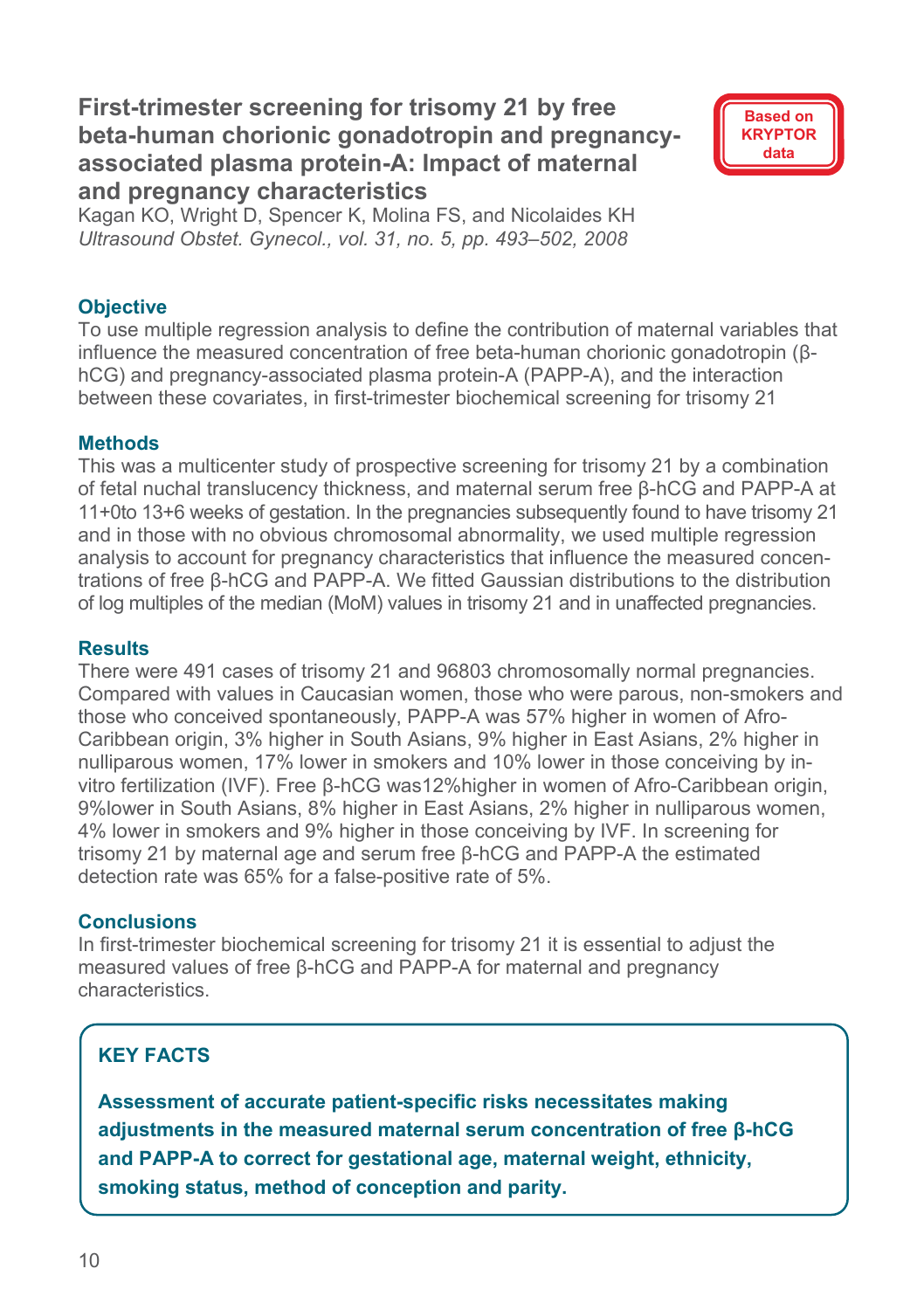# **Dose dependency between cigarette consumption and reduced maternal serum PAPP-A levels at 11-13+6 weeks of gestation**



Kagan KO, Frisova V, Nicolaides KH, and Spencer K *Prenat. Diagn., vol. 27, no. 9, pp. 849–853, Sep. 2007* 

# **Objective**

To examine whether in smokers there is a significant dose dependency between the number of cigarettes per day and levels of free ss-hCG and pregnancy-associated plasma protein A (PAPP-A) at 11-13(+6) weeks of gestation.

# **Methods**

This was a retrospective analysis of the maternal serum free ss-hCG and PAPP-A levels in relation to the maternal smoking status in 109 263 chromosomally normal singleton pregnancies that had undergone first-trimester screening for Down syndrome by a combination of fetal nuchal translucency thickness and maternal serum biochemistry.

# **Results**

There were 95 287 nonsmokers and 13 976 cigarette smokers. The overall median PAPP-A MoM among cigarette smokers was 0.827, which was 19.6% lower than the value of 1.029 in nonsmokers (p < 0.0001 for log(10) MoM). The respective values for beta-hCG MoM were 1.003 for smokers and 1.035 for nonsmokers (p < 0.0001 for log(10) MoM) which corresponds to a reduction of 3.1%. There was a significant inverse relationship between the number of cigarettes per day and the level of PAPP-A MoM  $(r = 0.989, p < 0.0001)$  but not the level of free beta-hCG MoM  $(r = 0.733; p = 0.098)$ . Using a statistical modeling approach we found that the screen-positive rate when correcting the PAPP-A MoM by an all or nil smoking factor was reduced by only 0.1% (3.75 vs 3.85%) when compared to correcting with a factor related to the smoking dose per day.

# **Conclusions**

In first-trimester screening for Down syndrome by maternal serum PAPP-A and free beta-hCG the impact of correcting for the dose dependant rather than the all or nil effect of smoking is marginal. However, a dose dependent correction improves the accuracy of the individual patient-specific risk.

- **The findings of this study that in chromosomally normal pregnancies at 11–13+6 weeks of gestation cigarette smoking is associated with a reduction of about 20% in the maternal serum concentration for PAPP-A and 3% in free β-hCG.**
- **In the overall performance of screening there would be little impact by correcting for the dose-dependent rather than the all or nil effect of smoking.**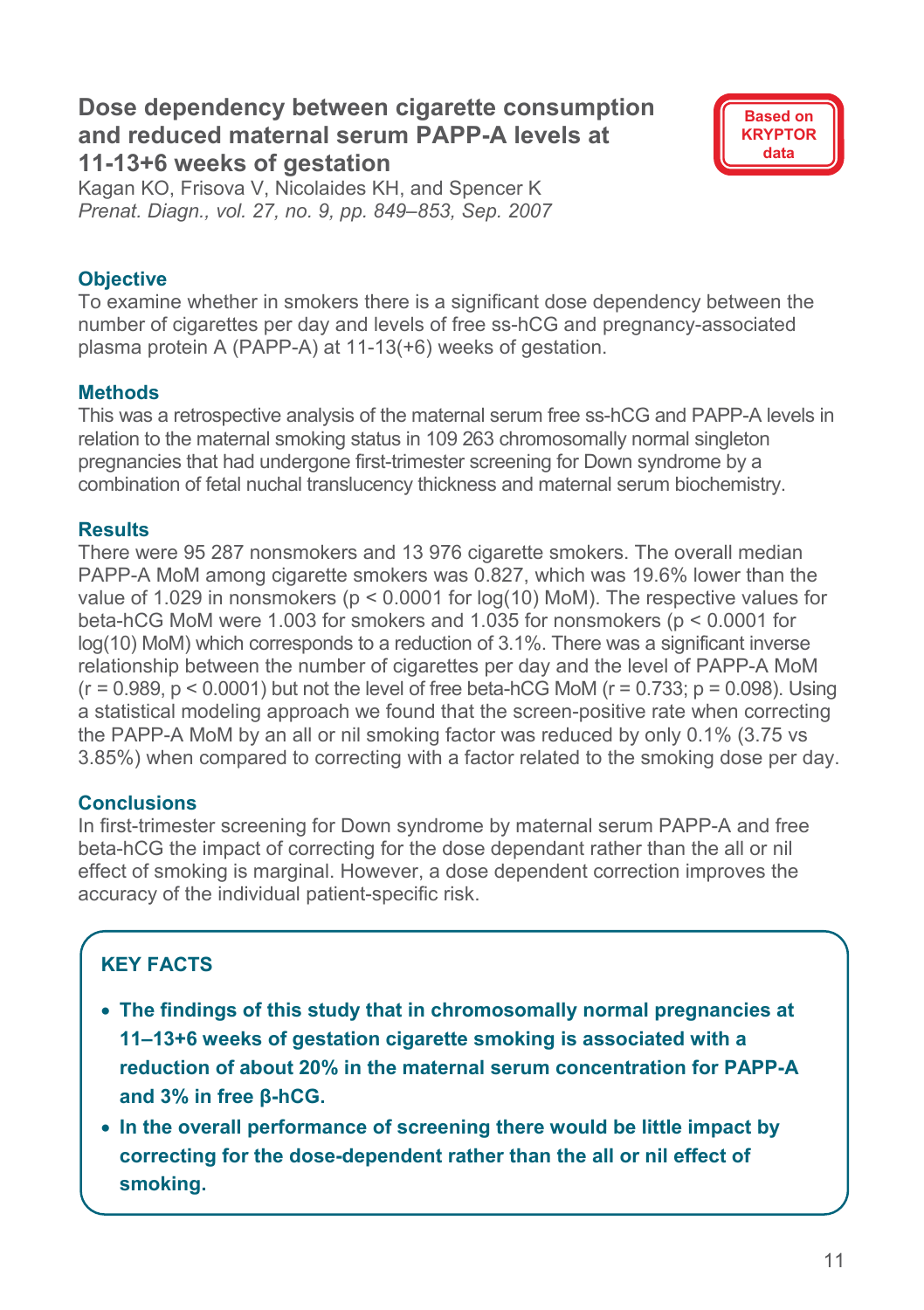# **Fetal Size and Dating: Charts Recommended for Clinical Obstetric Practice**

Loughna P, Chitty L, Evans T, and Chudleigh T *Ultrasound*, vol. 17, no. 3, pp. 160–166, 2009

#### **Introduction**

The charts and tables presented here represent those recommended by BMUS for routine use. The application of the recommended charts in clinical practice has not been addressed as dating policies and the identification of growth related problems should form part of locally derived protocols.

- **Accurate dating of pregnancy is critical to the quality of the national screening programme for Down's syndrome. Whilst it is recommended practice that all pregnancies are dated by ultrasound using crown-rump length rather than menstrual dates (NICE Antenatal Care Guidelines)**
- **The recommended equation for calculation of gestational age from crown rump length is GA=8.052x(CRLx1.037)1/2 + 23.73**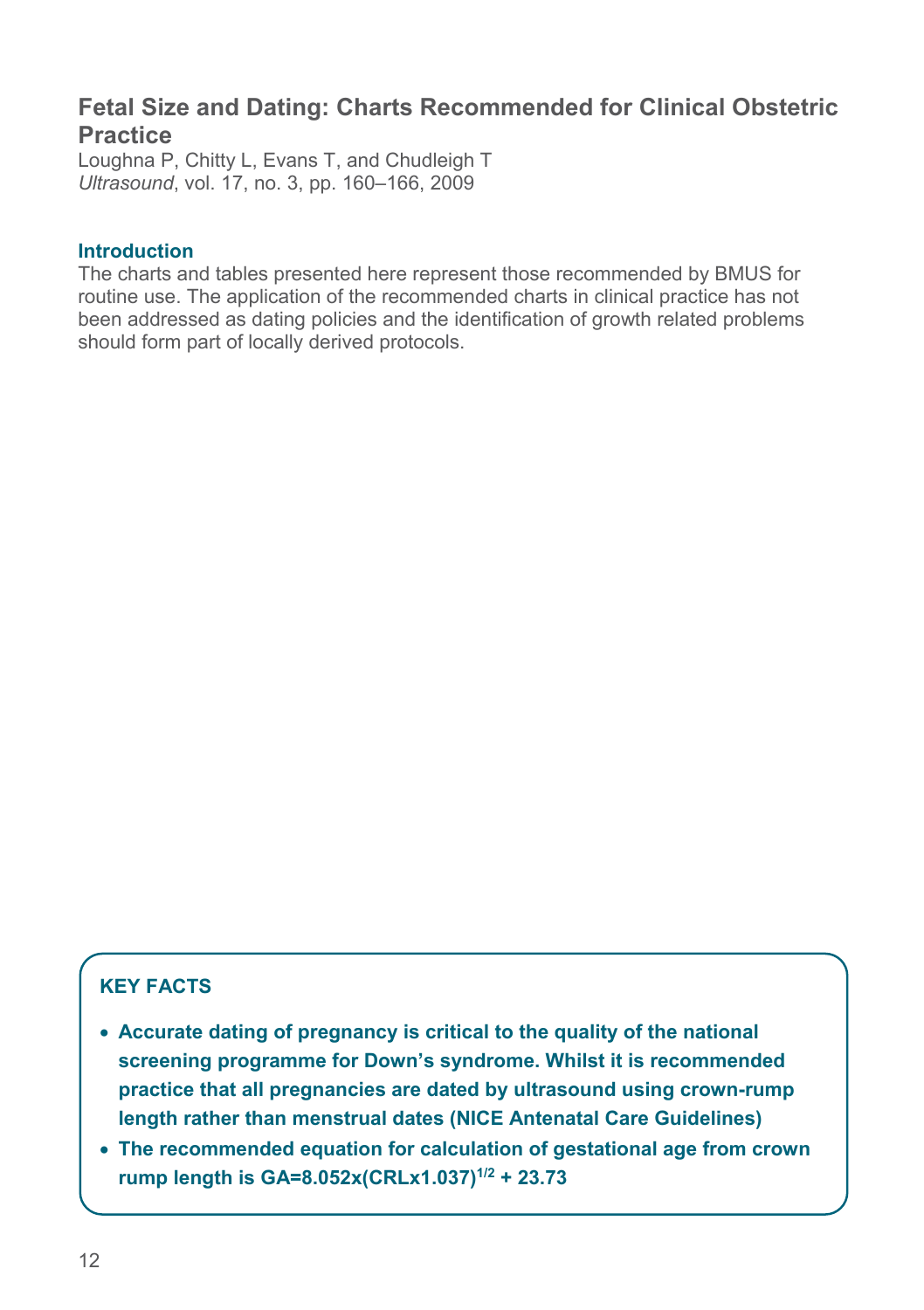# **A mixture model of ductus venosus pulsatility index in screening for aneuploidies at 11-13 weeks' gestation**

Maiz N, Wright D, Ferreira AFA, Syngelaki A, and Nicolaides KH *Fetal Diagn. Ther., vol. 31, no. 4, pp. 221–229, 2012* 

# **Objective**

To assess the value of ductus venosus pulsatility index for veins (DV PIV) in screening for aneuploidies at 11–13 weeks' gestation.

# **Methods**

Fetal DV PIV was measured in singleton pregnancies undergoing first-trimester screening for aneuploidies. In euploid ( $n = 44,756$ ) and aneuploid (202 cases of trisomy 21, 72 cases of trisomy 18 and 30 cases of trisomy 13) fetuses, DV PIV was best described by a mixture model of distributions. Performance of screening for aneuploidies by DV PIV alone and in combination with fetal nuchal translucency (NT) thickness and serum free β-hCG and PAPP-A was estimated.

#### **Results**

In euploid pregnancies there was a bimodal distribution of DV PIV with a dominant crown-rump length (CRL)-dependent part, accounting for around 97% of cases in Caucasians and around 93% in Afro-Caribbeans, and a smaller CRL-independent distribution. In aneuploidies the dominant part was the CRL-independent distribution, which accounted for around 85% cases of trisomies 21 and 18 and 70% of cases of trisomy 13. In screening for trisomy 21 by maternal age, NT and biochemistry at a risk cutoff of 1 in 100, the detection rate was 89.7% and false positive rate was 2.74%; with addition of DV PIV, the values were 93.5 and 1.63%, respectively.

# **Conclusions**

Measurement of DV PIV improves the performance of first-trimester combined test for aneuploidies.

- **Increased impedance to flow in the fetal ductus venosus (DV) at 11–13 weeks' gestation is associated with fetal aneuploidies.**
- **Abnormal flow is reported in about 70% of fetuses with trisomy 21 and 18, about 65% of fetuses with trisomy 13 and only 4% of euploid fetuses.**
- **Distribution of the DVPI is corrected for ethnicity.**
- **Including this marker to the algorithm allows improving DR to 93.5% and lowering DR from 2.74% to 1.63%.**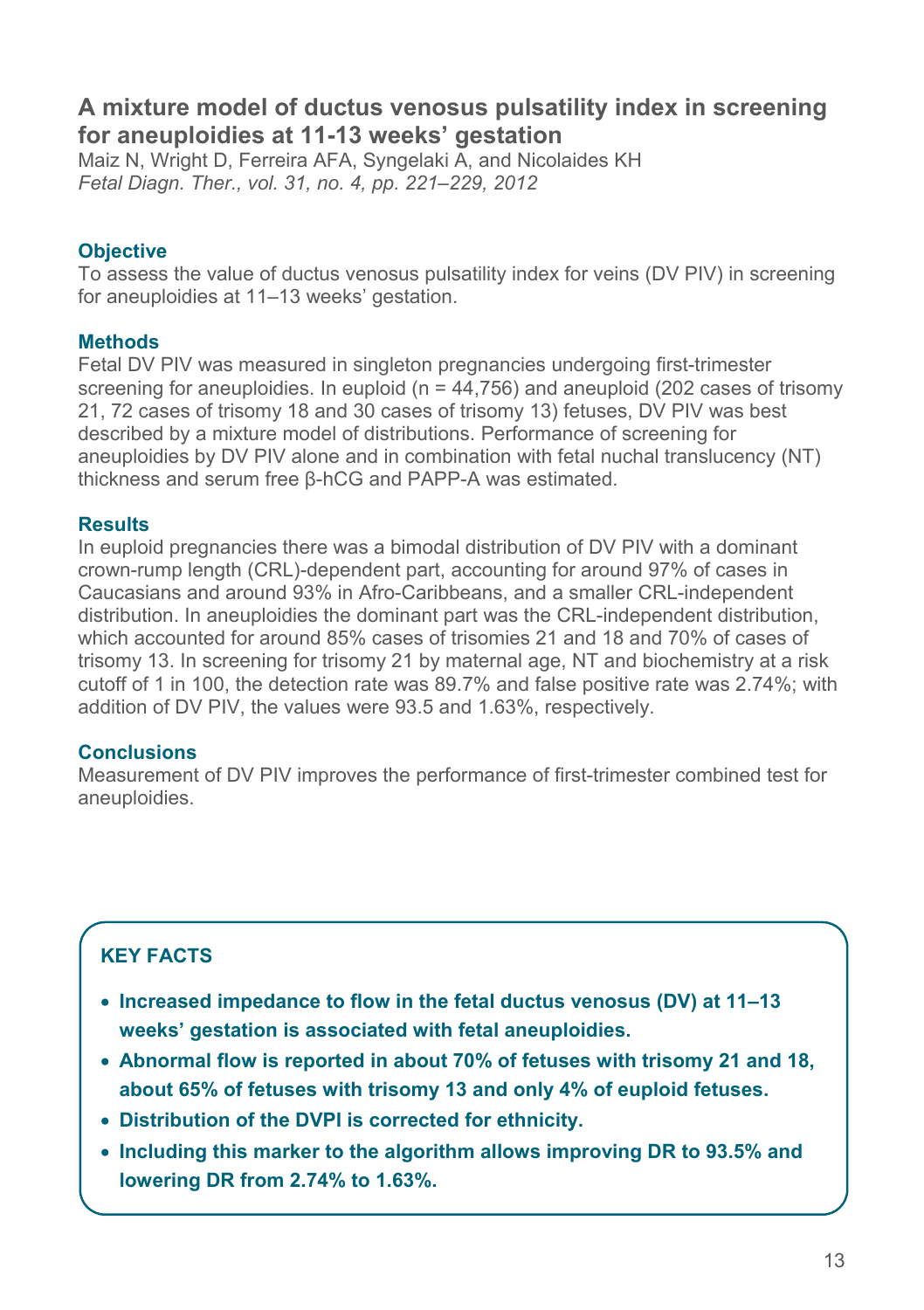# **A mixture model of nuchal translucency thickness in screening for chromosomal defects**

Wright D, Kagan KO, Molina FS, Gazzoni A, and Nicolaides KH *Ultrasound Obstet. Gynecol., vol. 31, no. 4, pp. 376–383, Apr. 2008* 

# **Objective**

Fetal nuchal translucency (NT) thickness increases with crown–rump length (CRL). In screening for chromosomal defects patient-specific risks are derived by multiplying the apriori maternal age-related risk by a likelihood ratio, determined from the deviation of the measured NT from the expected median. To quantify this deviation the measured NT is either subtracted (delta NT) or divided by the expected median (multiple of the median method, MoM). This study examines the validity of these methods.

**Based on KRYPTOR data** 

# **Methods**

NT was prospectively measured at 11+0 to 13+6 weeks in screening for chromosomal defects. The distribution of NT in euploid and chromosomally abnormal fetuses was examined.

#### **Results**

There were 37078 normal pregnancies and 264 with trisomy 21, 81 with trisomy 18, 38 with trisomy 13 and 27 with Turner syndrome. We found that firstly, contrary to the assumption underlying the delta NT method, the distribution of delta NT changes with CRL and secondly, contrary to the assumption underlying the MoM method the distribution of NT was not Gaussian. Fetal NT followed two distributions, one that was dependent on CRL and one that was independent of CRL. The distribution in which NT increases with CRL was observed in about 95% of euploid fetuses, 5% with trisomy 21, 30% with trisomy 18, 15% with trisomy 13 and 10% with Turner syndrome. The median CRL-independent NT was 2.0 mm for the euploid group and 3.4, 5.5, 4.0 and 7.8 mm for trisomies 21, 18, 13 and Turner syndrome, respectively.

# **Conclusions**

The NT thickness in chromosomally normal and abnormal fetuses follows a mixture of a gestation-dependent and gestation-independent distribution.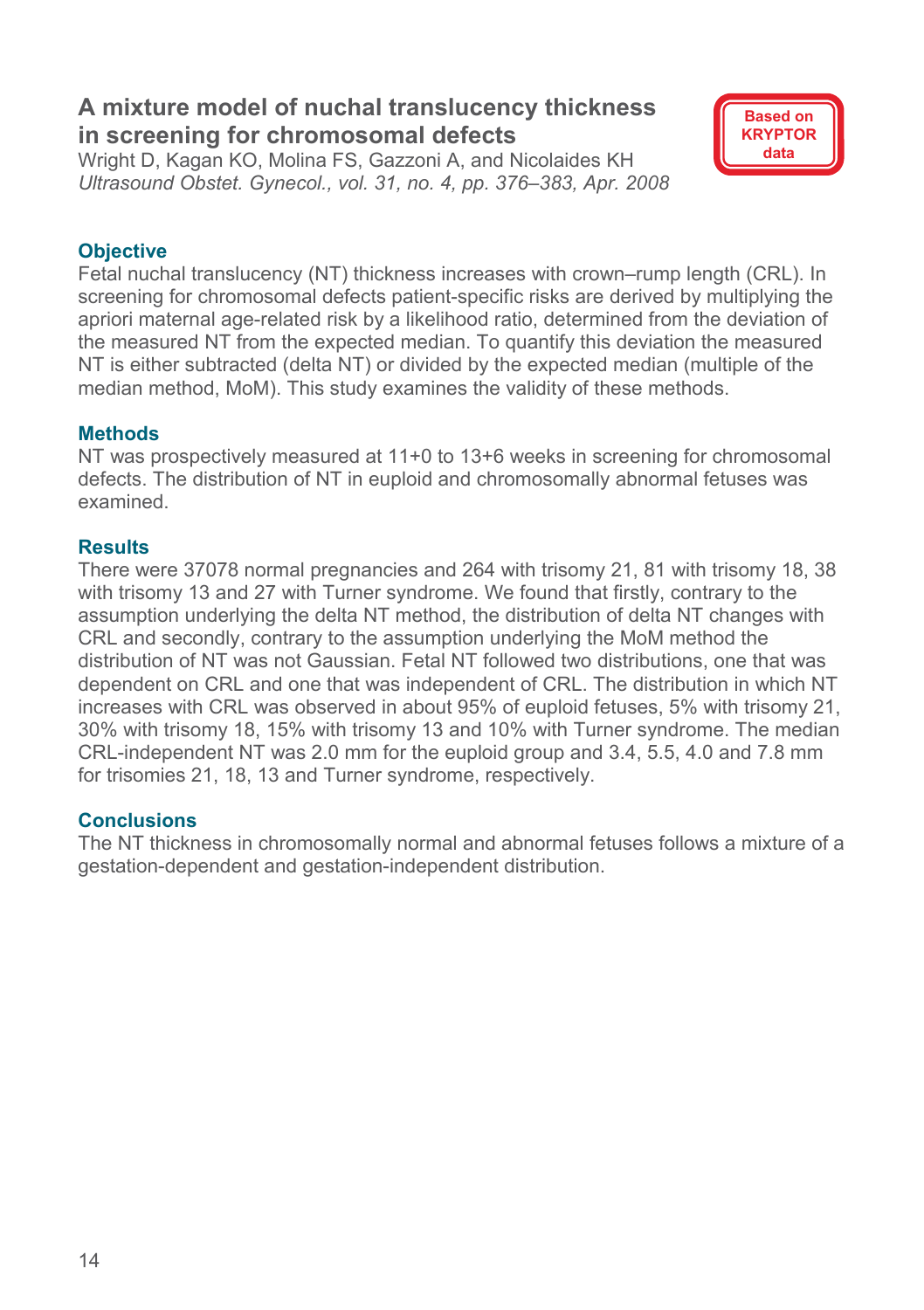- **Fetal nuchal translucency (NT) thickness is the single most effective marker of trisomy 21 and all other major chromosomal defects.**
- **In unaffected pregnancies the majority of fetuses demonstrate an increase in NT with CRL and in a minority of cases NT tends to be relatively large and is independent of CRL.**
- **The findings of this study demonstrate that fetal NT follows two distributions, one of which is dependent on CRL while the other is independent of CRL.**
- **The patient-specific risks derived from the new mixture model are accurate and valid for counseling.**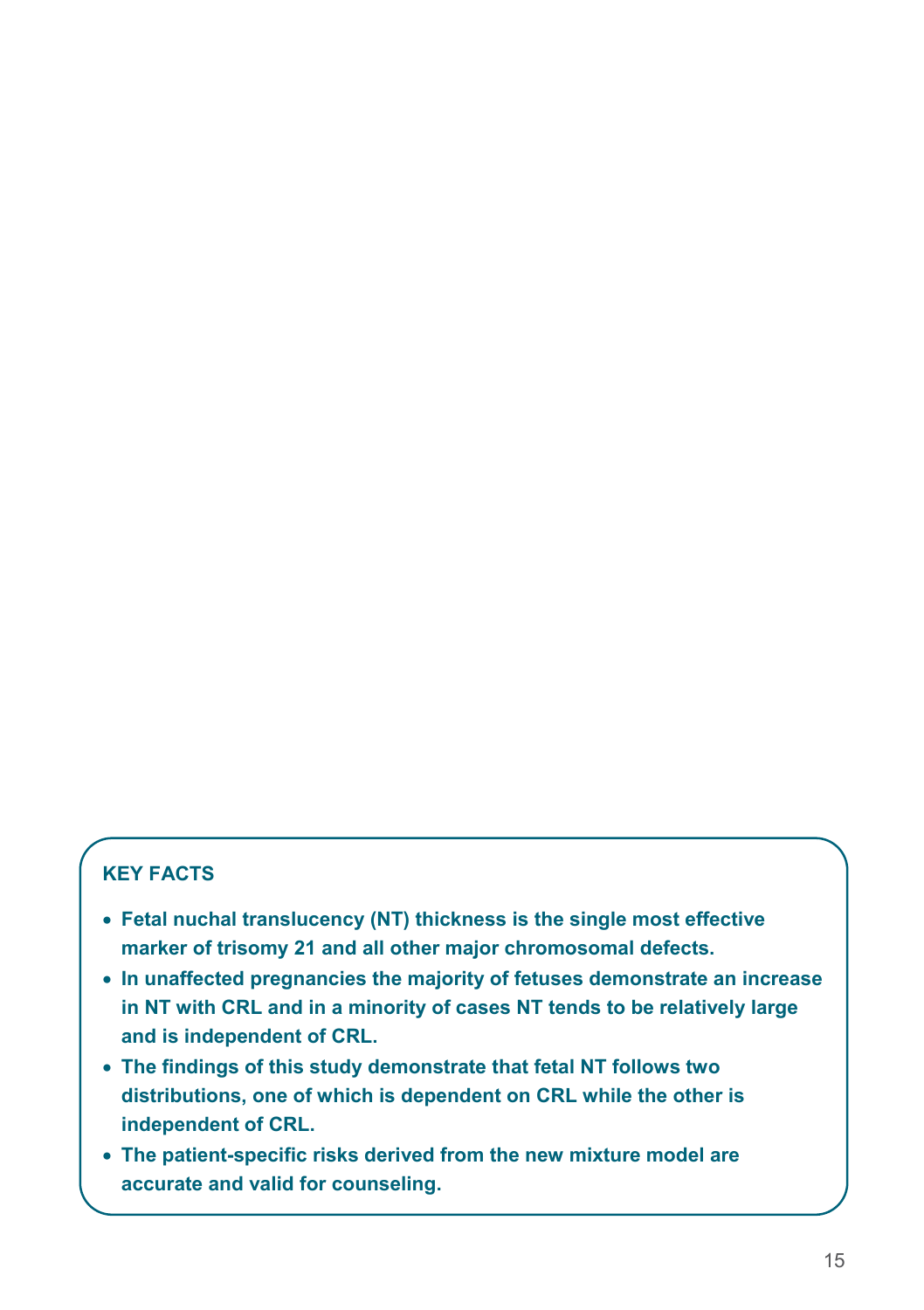# **Fetal nasal bone in screening for trisomies 21, 18 and 13 and Turner syndrome at 11-13 weeks of gestation**

Kagan KO, Cicero S, Staboulidou I, Wright D, and Nicolaides KH *Ultrasound Obstet. Gynecol., vol. 33, no. 3, pp. 259–64, Mar. 2009* 

# **Objective**

To investigate the performance of first-trimester screening for aneuploidies by including assessment of the fetal nasal bone in the combined test of maternal age, fetal nuchal translucency (NT) thickness, fetal heart rate (FHR) and serum free beta-human chorionic gonadotropin (beta-hCG) and pregnancy-associated plasma protein-A (PAPP-A).

#### **Methods**

Screening by the combined test was performed in singleton pregnancies, including 19,614 with euploid fetuses, 122 with trisomy 21, 36 with trisomy 18, 20 with trisomy 13 and eight with Turner syndrome. In all cases the fetal nasal bone was assessed and classified as present or absent. We examined the performance of two screening strategies: firstly, assessment of the nasal bone in all patients and secondly, first-stage screening using the combined test in all patients followed by second-stage assessment of the nasal bone only in those with an intermediate risk of 1 in 51 to 1 in 1000 after the first stage. To validate the new risk algorithm we used a second independent dataset of 19 651 fetuses, including 139 with trisomy 21.

#### **Results**

The nasal bone was absent in 2.6% of the euploid fetuses, 59.8% with trisomy 21, 52.8% with trisomy 18, 45.0% with trisomy 13 and in none of the fetuses with Turner syndrome. Respective figures for an absent nasal bone in the validation population, which contained fewer Black women, were 0.6%, 62.6%, 55.3%, 35.3% and 41.7%. In a screening policy based on maternal age, fetal NT, FHR, serum free beta-hCG and PAPP-A, for a fixed risk cut-off of 1 : 100, the false-positive rate was 3.0%. The standardized detection rates were 91% for trisomy 21 and 100% for trisomy 18, trisomy 13 and Turner syndrome, respectively. Assessment of the nasal bone in all pregnancies reduced the false-positive rate to 2.5% without changing the detection rate. A detection rate of 93% was achieved with the two-stage strategy at a falsepositive rate of 2.4% in which it was necessary to assess the nasal bone in only 15% of the total population. In the validation dataset, screening by the combined test and using a risk cut-off of 1 : 100 detected 90% of the cases with trisomy 21 for a false-positive rate of 4%. Inclusion of the nasal bone increased the detection rate to 92% for a falsepositive rate of 2.9%. Contingent screening detected 92% of cases for a false-positive rate of 2.9%.

#### **Conclusions**

Assessment of the fetal nasal bone improves the performance of first-trimester screening for trisomy 21.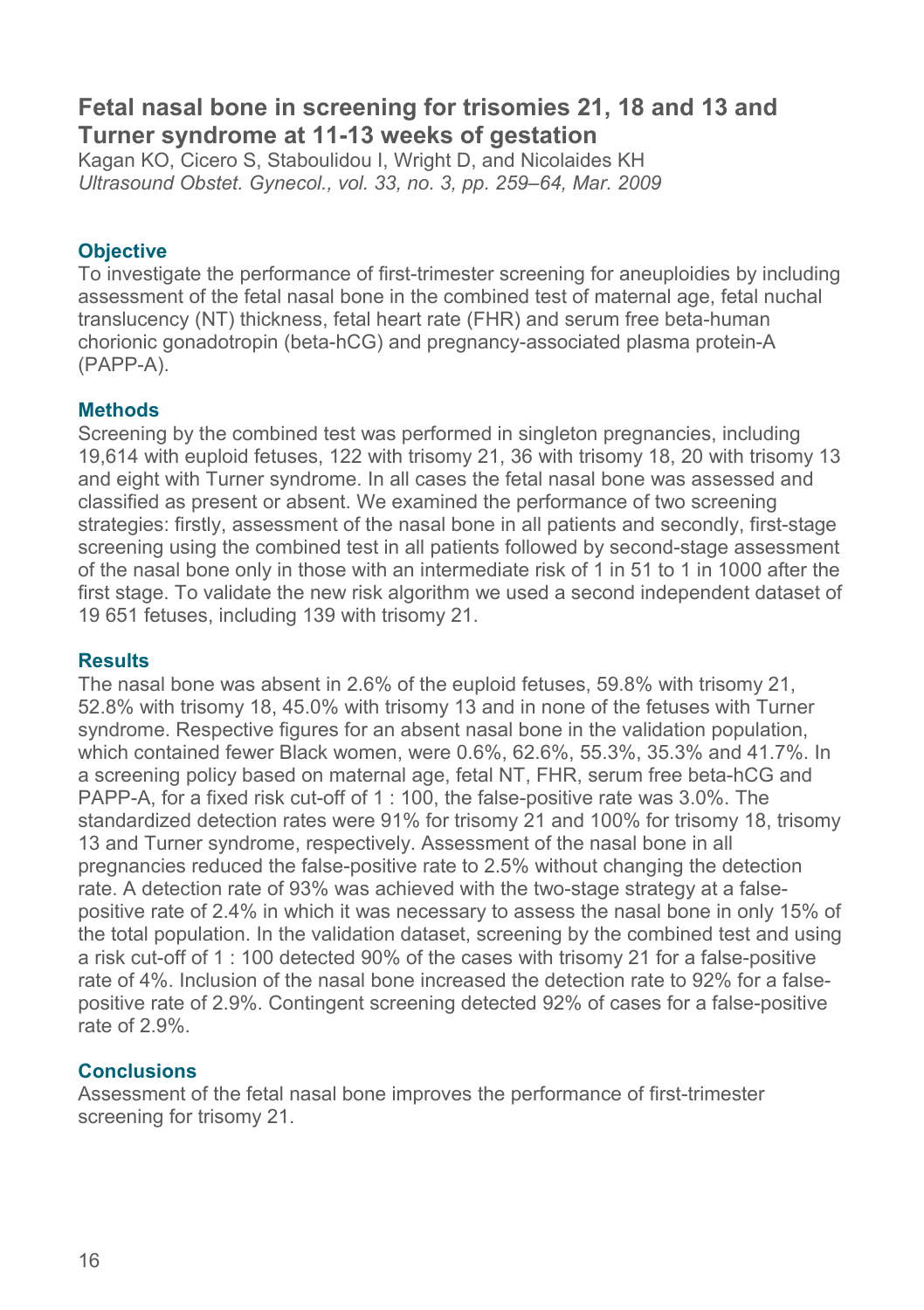- **The nasal bone was absent in 2.6% of the euploid fetuses, in 59.8% with trisomy 21, 52.8% with trisomy 18, 45.0% with trisomy 13.**
- **By assessing the nasal bone in all pregnancies the false-positive rate can be reduced by 17% to 2.5% without affecting the detection rate.**
- **The prevalence of absent nasal bone is affected not only by the fetal karyotype but also by maternal ethnicity.**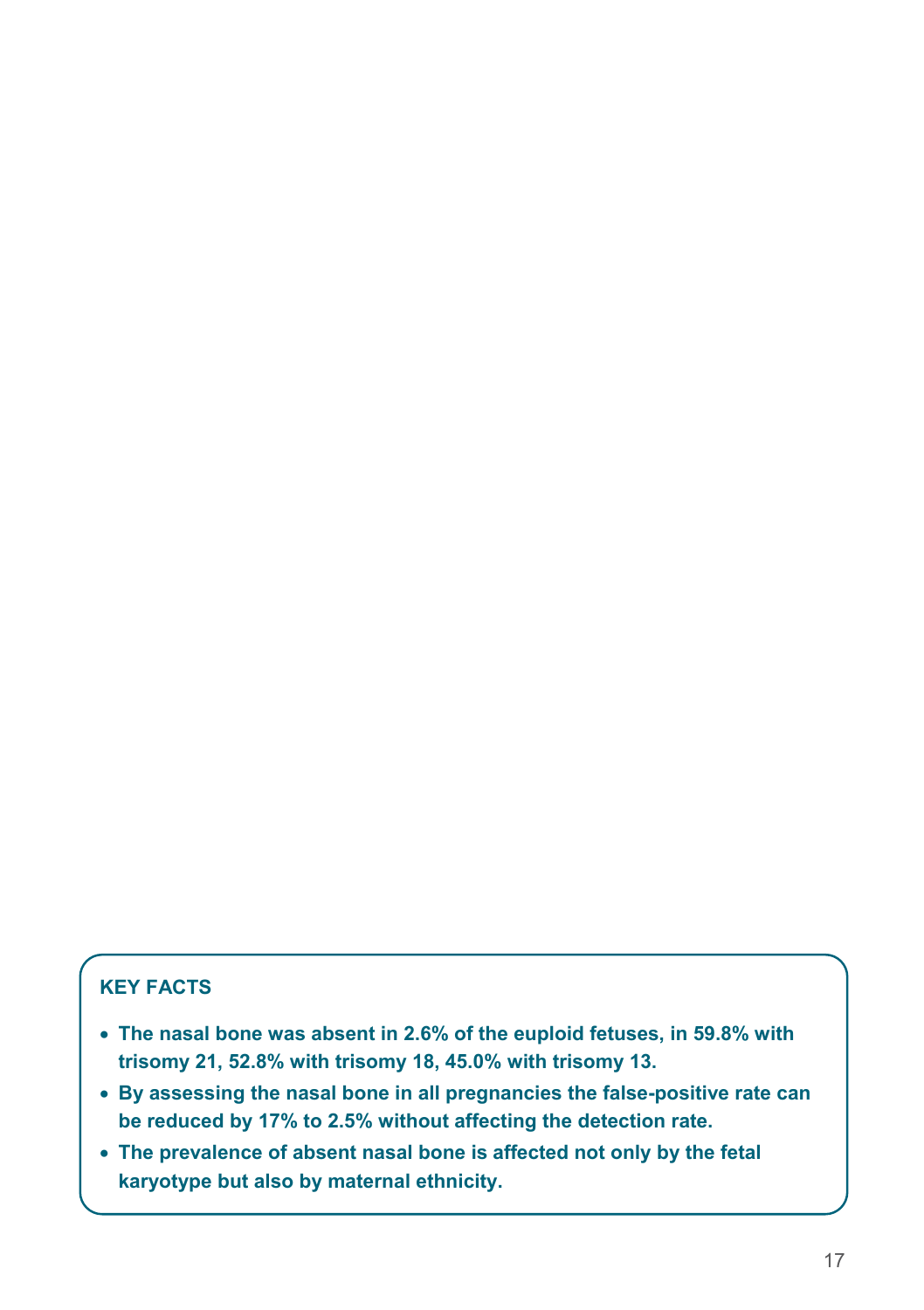# **Tricuspid regurgitation in screening for trisomies 21, 18 and 13 and Turner syndrome at 11 + 0 to 13 + 6 weeks of gestation**

Kagan KO, Valencia C, Livanos P, Wright D, and Nicolaides KH *Ultrasound Obstet. Gynecol., vol. 33, no. 1, pp. 18–22, 2009* 

# **Objective**

Fetal nuchal translucency (NT) thickness increases with crown–rump length (CRL). In screening for chromosomal defects patient-specific risks are derived by multiplying the apriori maternal age-related risk by a likelihood ratio, determined from the deviation of the measured NT from the expected median. To quantify this deviation the measured NT is either subtracted (delta NT) or divided by the expected median (multiple of the median method, MoM). This study examines the validity of these methods.

#### **Methods**

NT was prospectively measured at 11+0 to 13+6 weeks in screening for chromosomal defects. The distribution of NT in euploid and chromosomally abnormal fetuses was examined.

#### **Results**

There were 37078 normal pregnancies and 264 with trisomy 21, 81 with trisomy 18, 38 with trisomy 13 and 27 with Turner syndrome. We found that firstly, contrary to the assumption underlying the delta NT method, the distribution of delta NT changes with CRL and secondly, contrary to the assumption underlying the MoM method the distribution of NT was not Gaussian. Fetal NT followed two distributions, one that was dependent on CRL and one that was independent of CRL. The distribution in which NT increases with CRL was observed in about 95% of euploid fetuses, 5% with trisomy 21, 30% with trisomy 18, 15% with trisomy 13 and 10% with Turner syndrome. The median CRL-independent NT was 2.0 mm for the euploid group and 3.4, 5.5, 4.0 and 7.8 mm for trisomies 21, 18, 13 and Turner syndrome, respectively.

# **Conclusions**

The NT thickness in chromosomally normal and abnormal fetuses follows a mixture of a gestation-dependent and gestation-independent distribution.

- **Tricuspid regurgitation at 11+0to 13+6 weeks is found in about 1% of euploid fetuses, in 56% of fetuses with trisomy 21 and in about one third of fetuses with trisomy 18 and trisomy 13.**
- **Incorporating measurement of DV PIV in first-trimester combined screening can improve the detection rate to about 95% and reduce the false positive rate to about 2.5%.**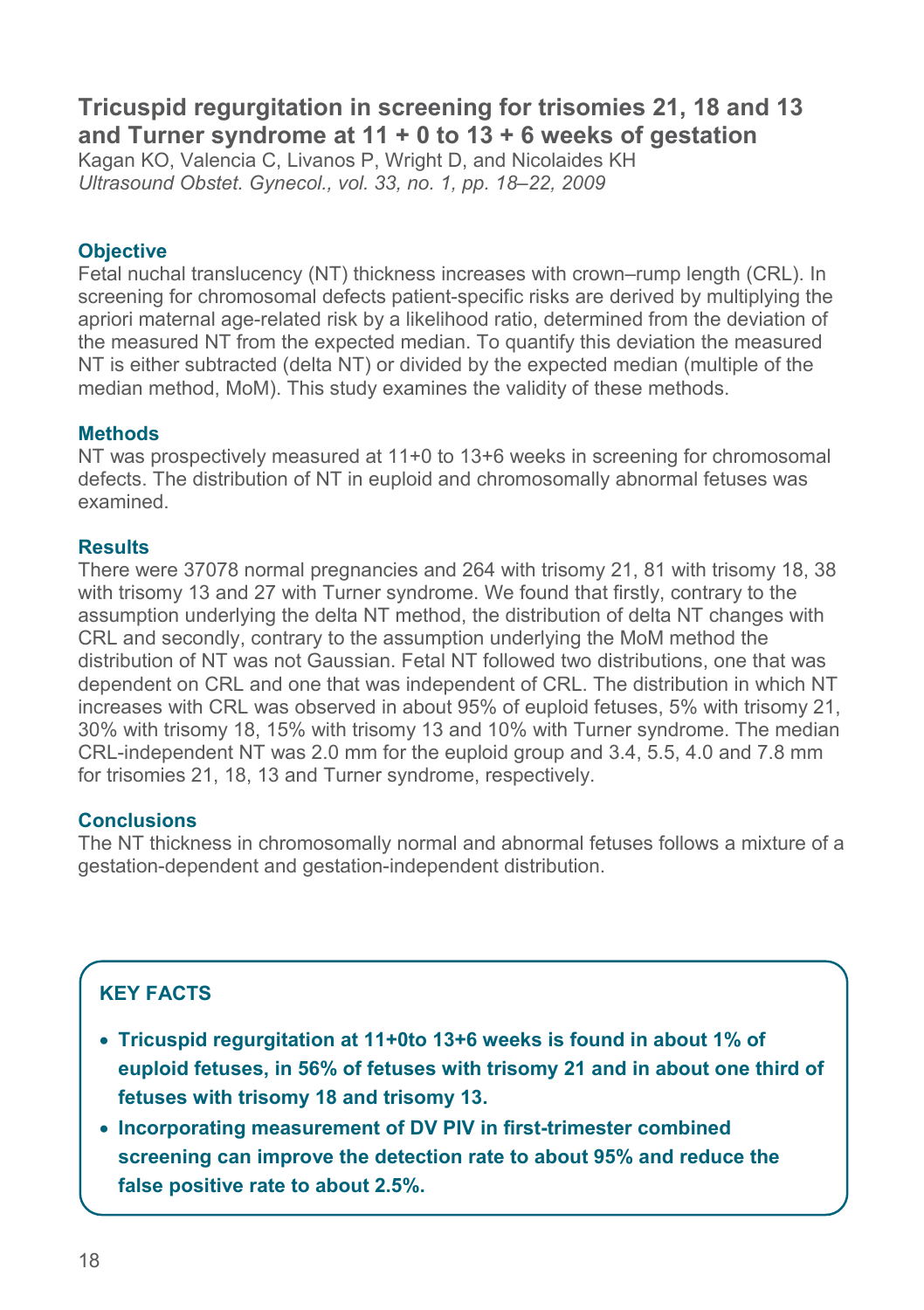# **Choroid plexus cyst, intracardiac echogenic focus, hyperechogenic bowel and hydronephrosis in screening for trisomy 21 at 11 + 0 to 13 + 6 weeks**

Dagklis T, Plasencia W, Maiz N, Duarte L, and Nicolaides KH *Ultrasound Obstet. Gynecol., vol. 31, no. 2, pp. 132–135, 2008* 

# **Objective**

To investigate the potential value of choroid plexus cyst, intracardiac echogenic focus, hydronephrosis and hyperechogenic bowel as markers of trisomy 21 at 11 + 0 to 13 + 6 weeks.

# **Methods**

We examined three-dimensional volumes from 228 fetuses with trisomy 21 and 797 chromosomally normal fetuses at  $11 + 0$  to  $13 + 6$  weeks of gestation. We looked for choroid plexus cysts with a minimum diameter of 1.5 mm, intracardiac echogenic focus, hydronephrosis with a minimum anteroposterior diameter of the pelvis of 1.5 mm and hyperechogenic bowel.

#### **Results**

The prevalence of intracardiac echogenic focus, hydronephrosis and hyperechogenic bowel was significantly higher in trisomy 21 than in normal fetuses (9.6% vs. 1.5%, 17.1% vs. 5.3% and 11.4% vs. 2.4%, respectively). There was no significant difference between the two groups in the prevalence of choroid plexus cysts (7.5% vs. 5.0%). There were no significant differences in crown-rump length or nuchal translucency thickness in either chromosomally normal or trisomy 21 fetuses between those with and those without any one of the markers.

# **Conclusions**

At  $11 + 0$  to  $13 + 6$  weeks the prevalence of intracardiac echogenic focus. hydronephrosis and hyperechogenic bowel is higher in trisomy 21 than in chromosomally normal fetuses. As there is no significant association between the presence of these markers and nuchal translucency thickness, they could be included in the assessment of risk to improve accuracy of screening.

# **KEY FACTS**

**In the first trimester the prevalence of intracardiac echogenic focus, hydronephrosis and hyperechogenic bowel was higher in trisomy 21 than in chromosomally normal fetuses, and this was unrelated to CRL or NT thickness.**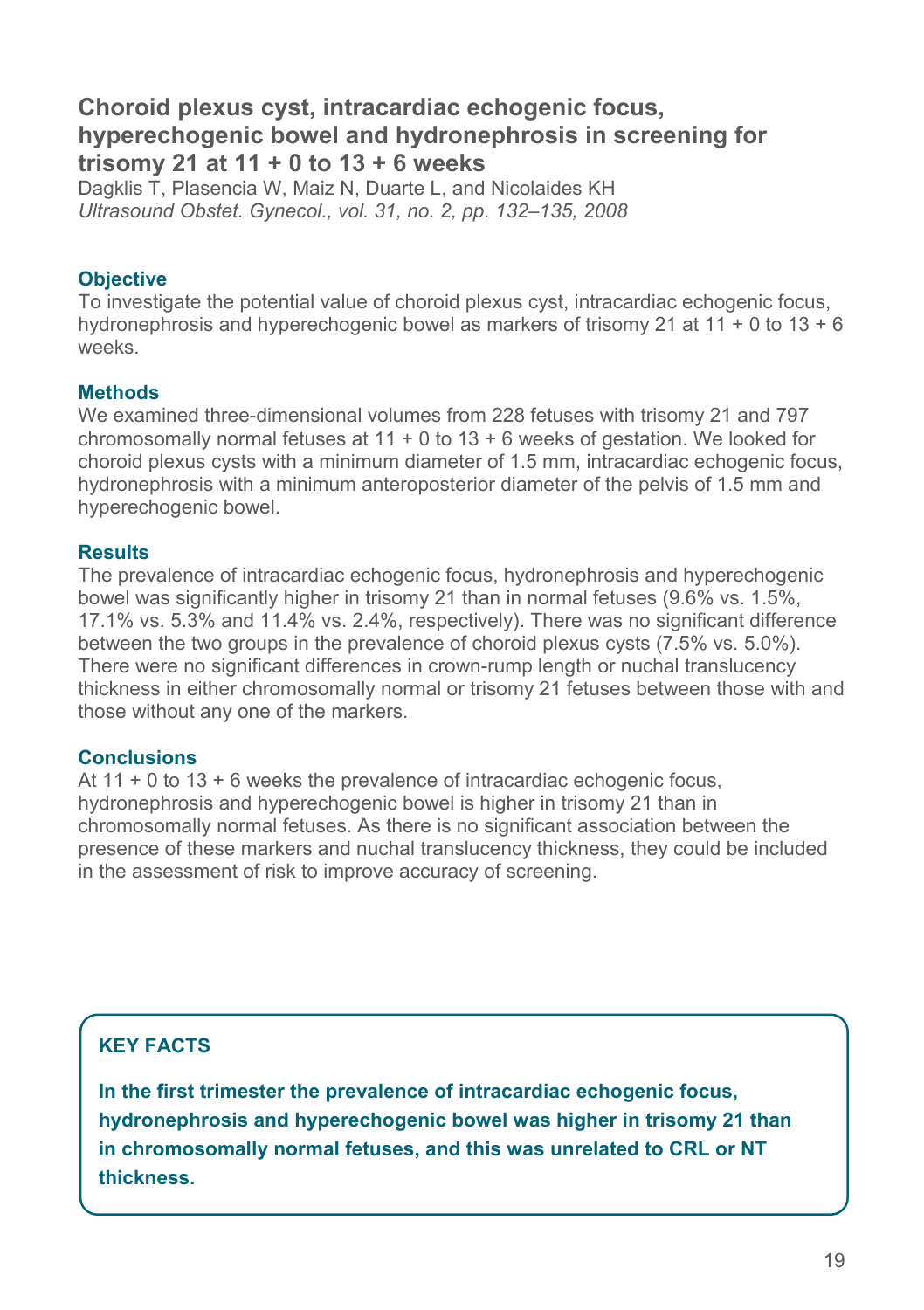# **Maternal serum placental growth factor in prospective screening for aneuploidies at 8-13 weeks' gestation**

Pandya P, Wright D, Syngelaki A, Akolekar R, and Nicolaides KH *Fetal Diagn. Ther., vol. 31, no. 2, pp. 87–93, 2012* 

# **Objective**

To investigate whether measurement of maternal serum placental growth factor (PLGF) can improve the performance of first-trimester combined screening for trisomy-21 by fetal nuchal translucency (NT) thickness and serum free β-human chorionic gonadotropin (β-hCG) and PAPP-A.

# **Methods**

In singleton pregnancies attending for routine care, serum PLGF, free β-hCG and PAPP-A were measured at 8(+0)-13(+6) weeks' gestation, and fetal NT was measured at 11(+0)-13(+6) weeks. The population included 12,154 normal and 44 trisomy-21 pregnancies. We examined the effect of adding PLGF on the performance of screening by the combined test.

#### **Results**

In the trisomy-21 pregnancies the median multiple of the normal median PLGF, adjusted for gestational age, maternal weight, racial origin, smoking status and method of conception, was significantly reduced (0.6070, 95% CI 0.5543-0.6648), and this did not change significantly with gestational age. Adding PLGF to combined testing with a risk cut-off of 1 in 100 reduced the false positive rate from 2.7% (95% CI 2.5-3.0) to 2.6% (95% CI 2.4-2.8) and increased the detection rate from 85% (95% CI 75-93) to 88% (95% CI 78-95).

#### **Conclusions**

Inclusion of serum PLGF improves the performance of the first-trimester combined test in screening for trisomy-21.

- **In trisomy-21 pregnancies maternal serum PLGF at 8–13 weeks' gestation is reduced and measurement of this placental product improves the performance of first-trimester combined screening for this aneuploidy.**
- **In normal pregnancy, serum PLGF concentration is affected by maternal age, gestational age, maternal weight, racial origin, cigarette smoking and method of conception.**
- **It is therefore anticipated that a beneficial consequence of incorporating PLGF in first-trimester combined screening for trisomy-21 would be the detection of a high proportion of the other major aneuploidies.**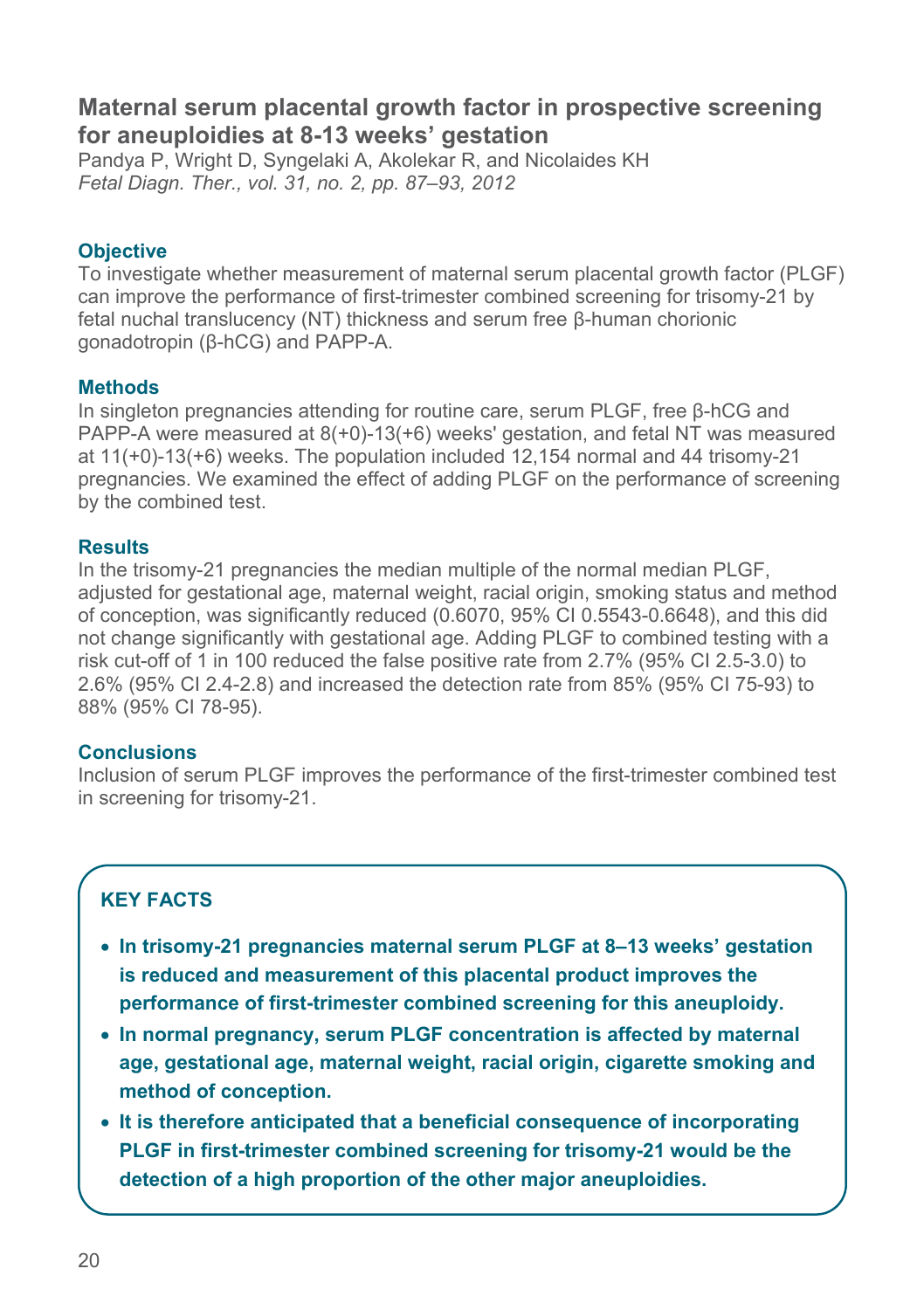# **First-trimester screening for trisomy 21 with adjustment for biochemical results of previous pregnancies**



Wright D, Syngelaki A, Birdir C, Bedei I, and Nicolaides KH *Fetal Diagn. Ther., vol. 30, no. 3, pp. 194–202, 2011* 

# **Objective**

To investigate the effect of associations in serum free β-hCG and PAPP-A between successive pregnancies on the performance of screening for trisomy 21 at 11-13 weeks' gestation.

# **Methods**

In 8,499 women with two consecutive pregnancies, including 49 women with fetal trisomy 21 in the second pregnancy, the correlation in serum free β-hCG multiples of the median (MoM) and PAPP-A MoM between pregnancies was determined, and the effects of correcting for the correlation on the performance of screening was estimated.

# **Results**

There were significant associations between pregnancies in free β-hCG MoM (r = 0.4435) and PAPP-A MoM ( $r = 0.4796$ ). In screening by maternal age and biochemistry at a risk cutoff of 1 in 100, in the second pregnancies the false-positive rate was 35.5% for those with screen-positive results in the first pregnancy, and this was reduced to 17.1% after adjustment for the results of the first pregnancy. Similarly, in women with screen-negative results in the first pregnancy, adjustment for the results improved the detection rate in the second pregnancy from 66.7 to 81.2%.

# **Conclusions**

In screening for trisomy 21, adjustment for the biochemical findings in a previous pregnancy has major effects on individual patient-specific risks, increases the detection rate and reduces the false-positive rate.

- **In women with high free β-hCG and/or low PAPP-A, adjustment of the biochemical profile in the second pregnancy by taking into account the results of their previous pregnancy will improve the performance of screening by reducing the false-positive rate.**
- **In women with low free β-hCG and/or high PAPP-A, adjustment of their results in a subsequent pregnancy improves the performance of screening by increasing the detection rate.**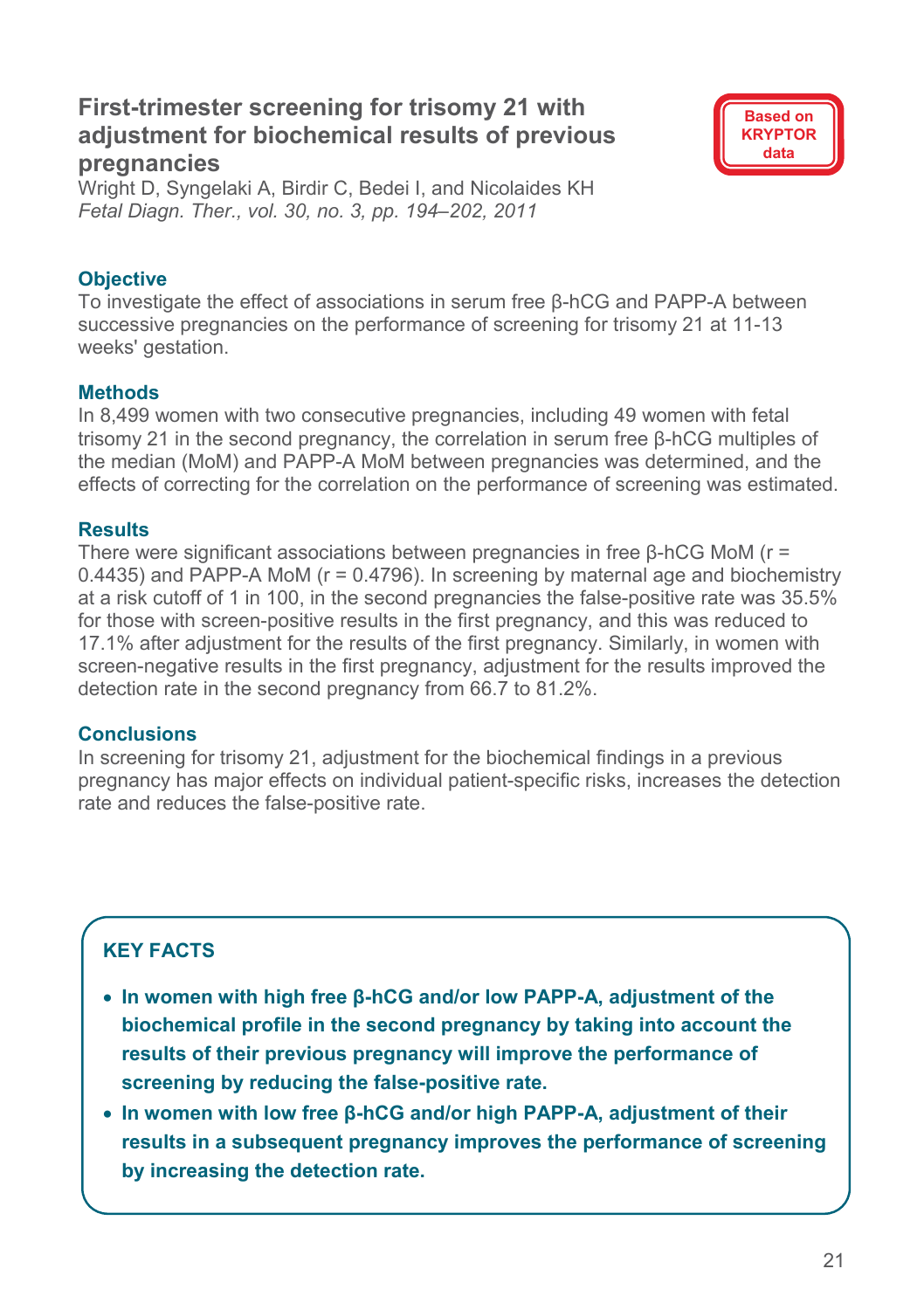# 2. First trimester screening for pre-eclampsia

# **Competing risks model in screening for preeclampsia by maternal characteristics and medical history**

Wright D, Syngelaki A, Akolekar R, Poon LC, and Nicolaides KH *Am. J. Obstet. Gynecol., vol. 213, no. 1, p. 62.e1-62.e10, 2015* 

#### **Objective**

The purpose of this study was to develop a model for preeclampsia based on maternal demographic characteristics and medical history.

#### **Study design**

This was a screening study of 120,492 singleton pregnancies at 11-13 weeks' gestation, including 2704 pregnancies (2.2%) that experienced preeclampsia. A survival-time model for the gestational age at delivery with preeclampsia was developed from variables of maternal characteristics and history. This approach assumes that, if the pregnancy was to continue indefinitely, all women would experience preeclampsia and that whether they do so or not before a specified gestational age depends on competition between delivery before or after development of preeclampsia. A 5-fold cross validation study was conducted to compare the performance of the new model with the National Institute for Health and Clinical Excellence (NICE) guidelines.

#### **Results**

In the new model, increased risk for preeclampsia, with a consequent shift in the Gaussian distribution of the gestational age at delivery with preeclampsia to the left, is provided by advancing maternal age, increasing weight, Afro-Caribbean and South Asian racial origin, medical history of chronic hypertension, diabetes mellitus and systemic lupus erythematosus or antiphospholipid syndrome, family history and personal history of preeclampsia, and conception by in vitro fertilization. The risk for preeclampsia decreases with increasing maternal height and in parous women with no previous preeclampsia; in the latter, the protective effect, which is related inversely to the interpregnancy interval, persists beyond 15 years. At a screen-positive rate of 11%, as defined by NICE, the new model predicted 40%, 48%, and 54% of cases of total preeclampsia and preeclampsia requiring delivery at <37 and <34 weeks' gestation, respectively, which were significantly higher than the respective values of 35%, 40%, and 44% achieved by application of NICE guidelines.

# **KEY FACTS**

**A new model that is based on maternal characteristics and medical history has been developed for the estimation of patient- specific risks for preeclampsia. Such estimation of the a priori risk for preeclampsia is an essential first step in the use of Bayes theorem to combine maternal factors with biomarkers for the continuing development of more effective methods of screening for the disease.**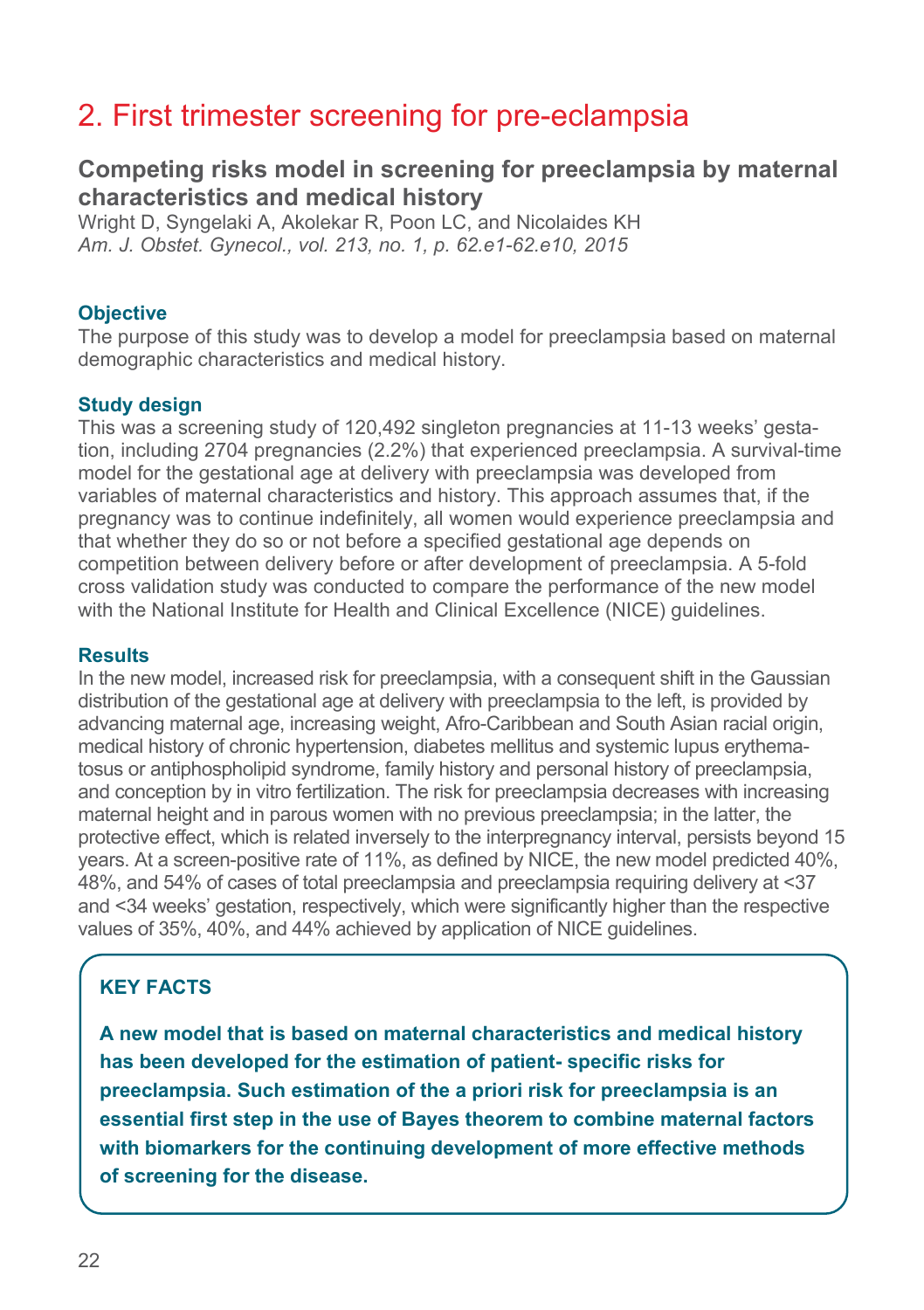# **Accuracy of competing risks model in screening for pre-eclampsia by maternal factors and biomarkers at 11-13 weeks' gestation**  O'Gorman N et al.

*Ultrasound Obstet. Gynecol., vol. 208, no. 2, pp. 109–112, Jan. 2017* 

# **Objective**

To examine the diagnostic accuracy of a previously developed model for prediction of preeclampsia (PE) by a combination of maternal factors and biomarkers at 11-13 weeks' gestation.

# **Methods**

This was a prospective first-trimester multicenter study of screening for PE in 8,775 singleton pregnancies. A previously published algorithm was used for the calculation of patient-specific risk of PE in each patient. The detection rates (DR) and false positive rates (FPR) for delivery with PE at <32, <37 and ≥37 weeks were estimated and compared to those in the dataset used for development of the algorithm.

# **Results**

In the study population there were 239 (2.7%) cases that developed PE, including 17 (0.2%), 59 (0.7%) and 180 (2.0%) at <32, <37 and ≥37 weeks, respectively. In combined screening by maternal factors, mean arterial pressure, uterine artery pulsatility index and serum placental growth factor the DR was 100% (95% CI 80-100) for PE at <32 weeks, 75% (95% CI 62-85) for PE at <37 weeks and 43% (95% CI 35- 50) for PE at ≥37 weeks, at 10% FPR. These DRs were similar to the estimated rates in the dataset used for development of the model: 89% (95% CI 79-96) for PE at <32 weeks, 75% (95% CI 70-80) for PE at <37 weeks and 47% (95% CI 44-51) for PE at ≥37 weeks.

# **Conclusions**

Combination of maternal factors and biomarkers provides effective first-trimester screening for preterm-PE.

- **The best performance of screening was achieved by a combination of maternal factors, MAP, UTPI and PLGF and this was not improved by addition of PAPP-A.**
- **The DR of screening by maternal factors, MAP, UTPI and PLGF, at 10% FPR, was 100% (95% CI 80-100) for PE at <32 weeks, 75% (95% CI 62-85) for PE at <37 weeks and 43% (95% CI 35-50) for PE at >37 weeks.**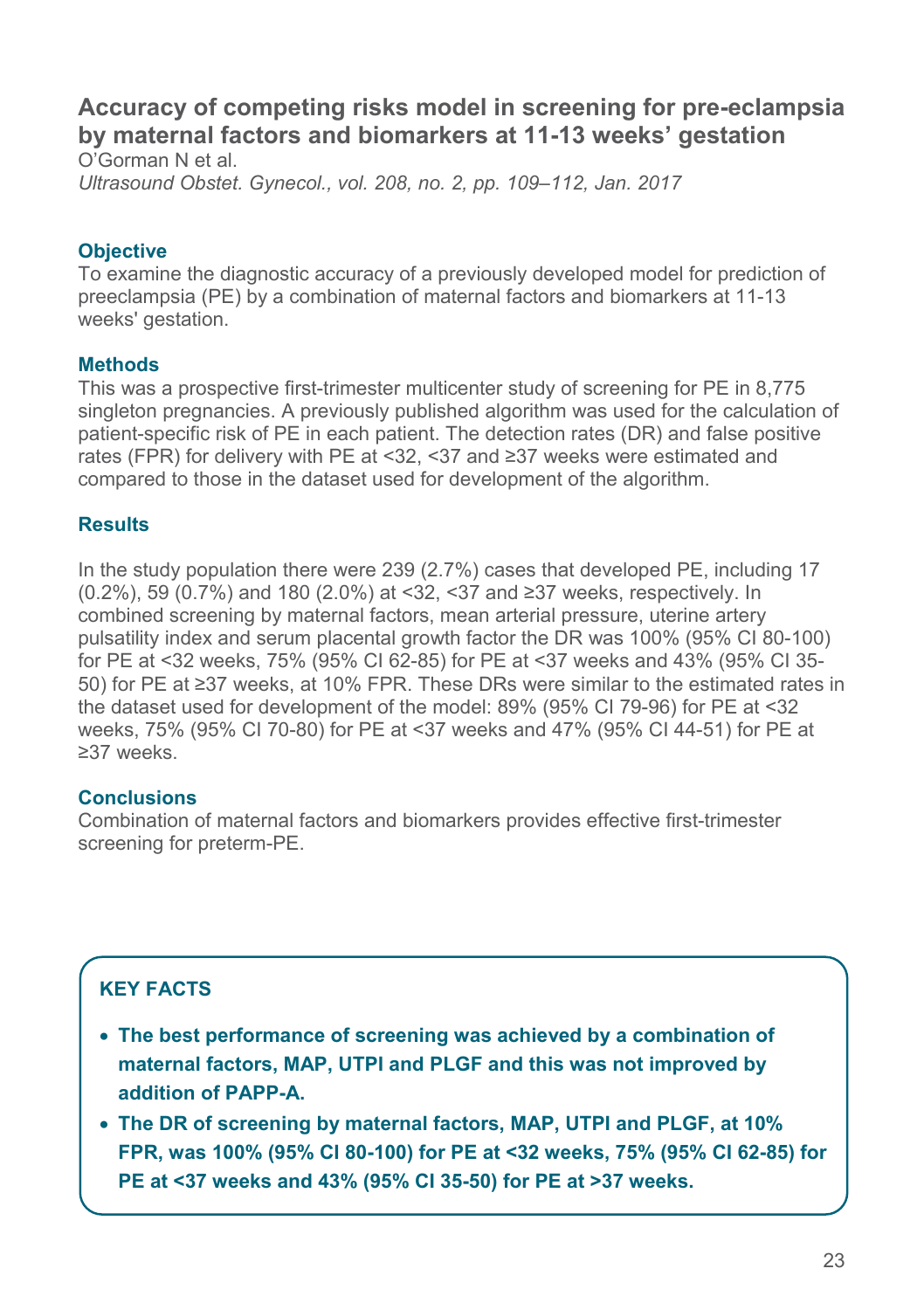# **Uterine artery pulsatility index in the three trimesters of pregnancy: Effects of maternal characteristics and medical history**

Tayyar A, Guerra L, Wright A, Wright D, and Nicolaides KH *Ultrasound Obstet. Gynecol., vol. 45, no. 6, pp. 689–97, Jun. 2015* 

# **Objective**

To define the contribution of maternal variables that influence the measured uterine artery pulsatility index (UtA-PI) in screening for pregnancy complications.

# **Methods**

Maternal characteristics and medical history were recorded, and UtA-PI was measured, in women with a singleton pregnancy attending for three routine hospital visits at  $11 + 0$ to  $13 + 6$  weeks,  $19 + 0$  to  $24 + 6$  weeks and  $30 + 0$  to  $34 + 6$  weeks or  $35 + 0$  to 37 + 6 weeks' gestation. For pregnancies delivering phenotypically normal live births or stillbirths at ≥ 24 weeks' gestation, variables from maternal demographic characteristics and medical history that are important in the prediction of UtA-PI were determined from linear mixed-effects multiple regression.

#### **Results**

UtA-PI was measured in 90 484 cases in the first trimester, 66 862 cases in the second trimester and 33 470 cases in the third trimester of pregnancy. Significant independent contributions to UtA-PI were provided by gestational age, maternal age, weight, racial origin and a history of pre-eclampsia (PE) in the previous pregnancy. Random-effects multiple regression analysis was used to define the contribution of maternal variables that influence the measured UtA-PI and express the values as multiples of the median (MoM). The model was shown to provide an adequate fit of MoM values for all covariates both in pregnancies that developed PE and in those that did not.

# **Conclusions**

A model was fitted to express the measured UtA-PI as MoMs after adjustment for variables from maternal characteristics and medical history that affect this measurement.

- **Several uterine artery Doppler studies have reported that in pregnancies that develop PE, especially in those requiring early delivery, the pulsatility index (PI) is increased**
- **In combined screening for PE, it is essential to standardize the measured values of biomarkers for any variables included in the prior model.**
- **Significant independent contributions to the measured uterine artery PI are provided by maternal characteristics and variables from medical history.**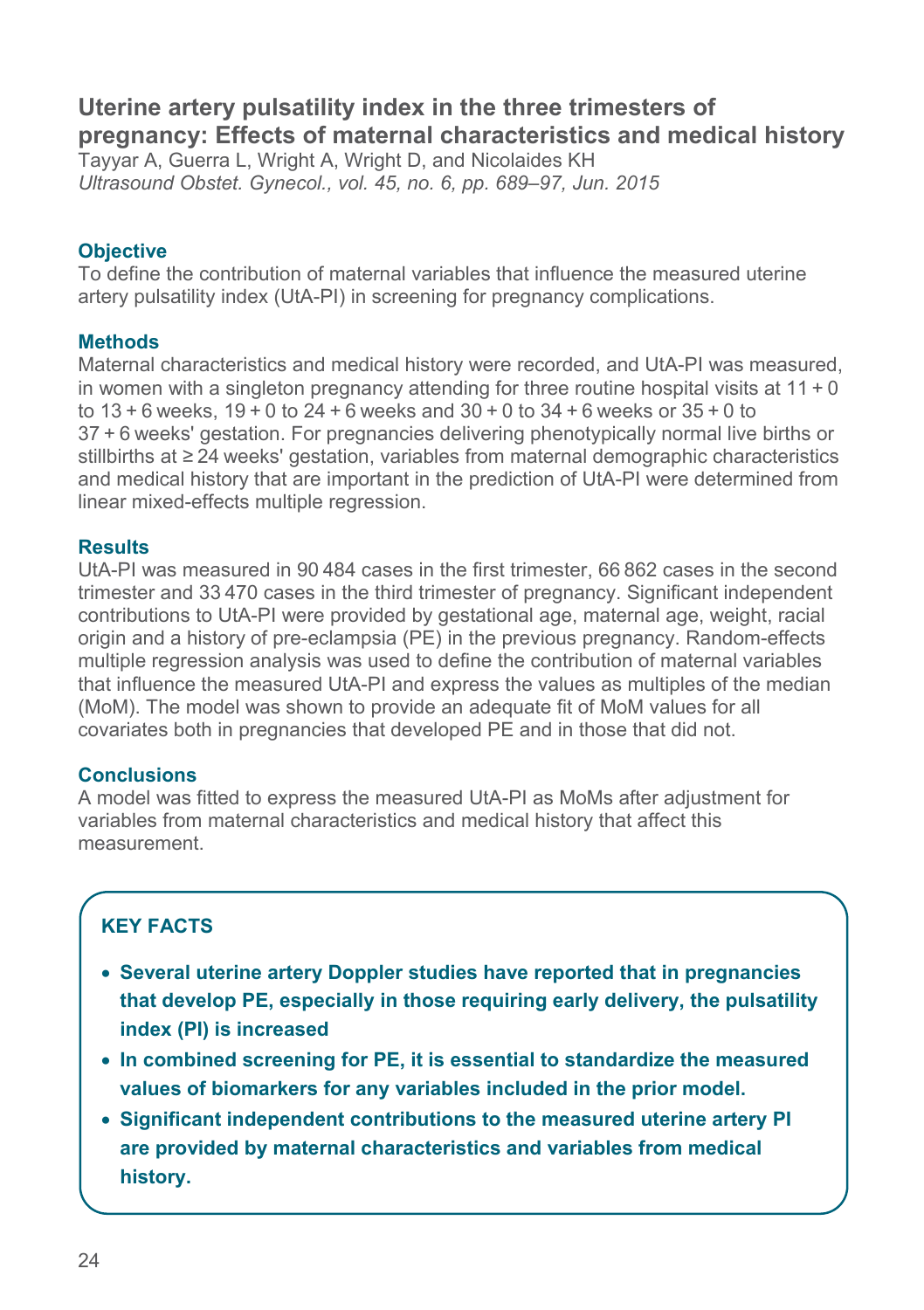# **Mean arterial pressure in the three trimesters of pregnancy: effects of maternal characteristics and medical history**

Wright A, Wright D, Ispas CA, Poon LC, and Nicolaides KH *Ultrasound Obstet. Gynecol., vol. 45, no. 6, pp. 698–706, Jun. 2015* 

# **Objective**

To define the contribution of maternal variables that influences the measured mean arterial pressure (MAP) in screening for pregnancy complications.

# **Methods**

Maternal characteristics and medical history were recorded, and MAP was measured, in women with a singleton pregnancy attending for three routine hospital visits at  $11 + 0$ to  $13 + 6$  weeks,  $19 + 0$  to  $24 + 6$  weeks and  $30 + 0$  to  $34 + 6$  weeks or  $35 + 0$  to 37 + 6 weeks' gestation. For pregnancies delivering phenotypically normal live births or stillbirths at ≥ 24 weeks' gestation, variables from maternal demographic characteristics and medical history that are important in the prediction of MAP were determined from linear mixed-effects multiple regression analysis.

# **Results**

MAP was measured in 75 841 cases in the first trimester, 30 447 in the second trimester and 31 673 in the third trimester. Significant independent contributions to MAP were provided by gestational age, maternal age, weight, height, Afro-Caribbean racial origin, cigarette smoking, family history of pre-eclampsia (PE), history of PE in the previous pregnancy, interpregnancy interval, chronic hypertension and diabetes mellitus. The effects of some variables were similar, and for others differed, in the three different trimesters. Random-effects multiple regression analysis was used to define the contribution of maternal variables that influence the measured MAP and express the values as multiples of the median (MoMs). The model was shown to provide an adequate fit of MoM values for all covariates, both in pregnancies that developed PE and in those without this complication.

# **Conclusions**

A model was fitted to express the measured MAP as MoMs after adjustment for variables from maternal characteristics and medical history that affect this measurement.

- **A useful biophysical marker in screening for PE is mean arterial pressure.**
- **However, MAP is dependent on other characteristics, most importantly maternal weight and chronic hypertension, and for its effective use in risk assessment and screening, these covariates need to be taken into account.**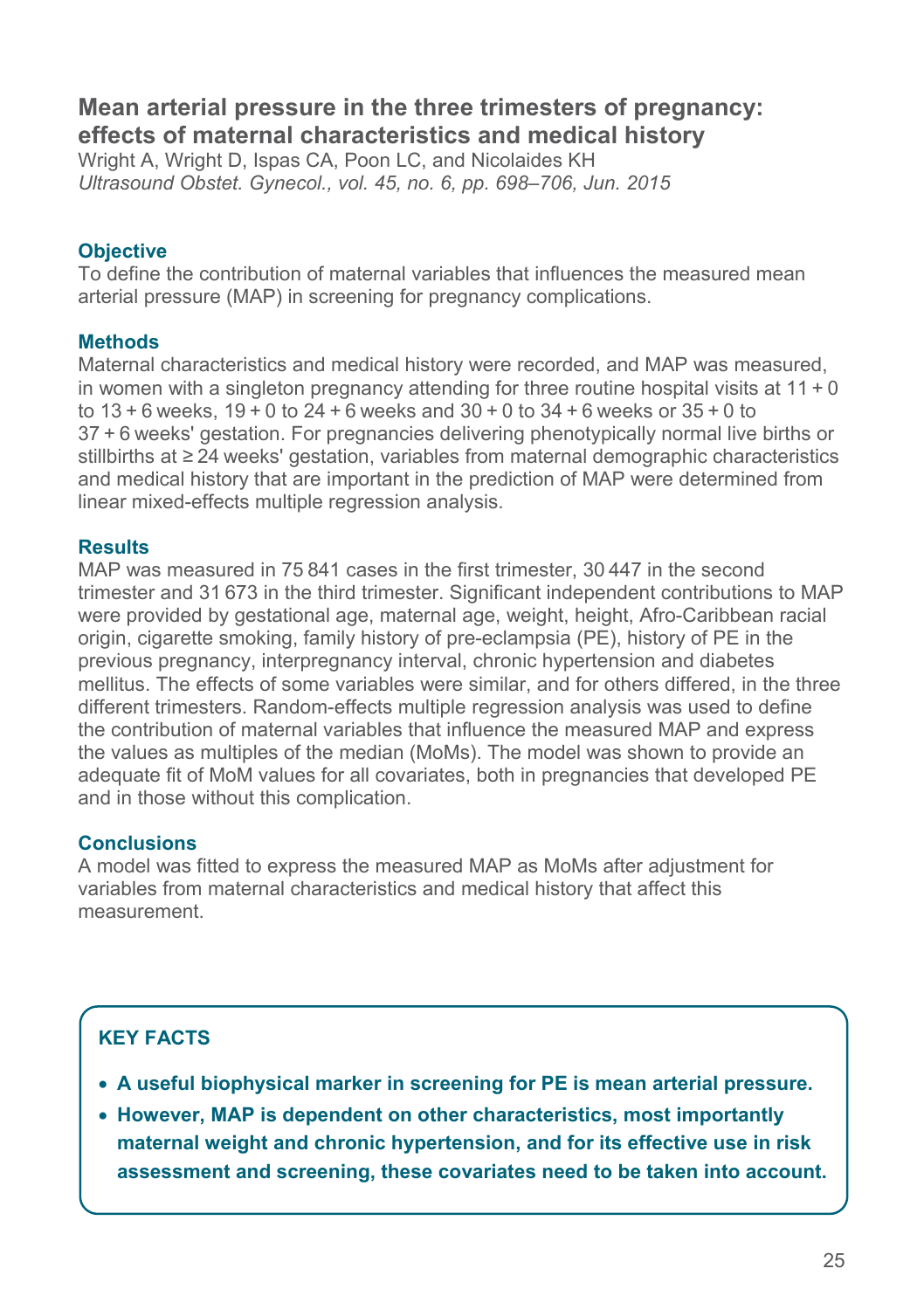# **Serum pregnancy-associated plasma protein-A in the three trimesters of pregnancy: effects of maternal characteristics and medical history**

Wright D, Silva M, Papadopoulos S, Wright A, and Nicolaides KH *Ultrasound Obstet. Gynecol., vol. 46, no. 1, pp. 42–50, Jul. 2015* 

# **Objective**

To define the contribution of maternal variables which influence the measured level of maternal serum pregnancy-associated plasma protein-A (PAPP-A) in screening for pregnancy complications.

#### **Methods**

Maternal characteristics and medical history were recorded and serum PAPP-A was measured in women with a singleton pregnancy attending for three routine hospital visits at 11 + 0 to 13 + 6, 19 + 0 to 24 + 6 and 30 + 0 to 34 + 6 weeks' gestation. For pregnancies delivering phenotypically normal live births or stillbirths ≥ 24 weeks' gestation, variables from maternal demographic characteristics and medical history that are important in the prediction of PAPP-A were determined from a linear mixed-effects multiple regression.

#### **Results**

Serum PAPP-A was measured in 94,966 cases in the first trimester, 7785 in the second trimester and 8286 in the third trimester. Significant independent contributions to serum PAPP-A were provided by gestational age, maternal weight, height, racial origin, cigarette smoking, diabetes mellitus, method of conception, previous pregnancy with or without pre-eclampsia (PE) and birth-weight Z-score of the neonate in the previous pregnancy. The effects of some variables were similar and those for others differed in the three different trimesters. Random-effects multiple regression analysis was used to define the contribution of maternal variables that influence the measured level of serum PAPP-A and express the values as multiples of the median (MoMs). The model was shown to provide an adequate fit of MoM values for all covariates, both in pregnancies that developed PE and in those without this pregnancy complication.

#### **Conclusions**

A model was fitted to express the measured serum PAPP-A across the three trimesters of pregnancy as MoMs, after adjusting for variables from maternal characteristics and medical history that affect this measurement.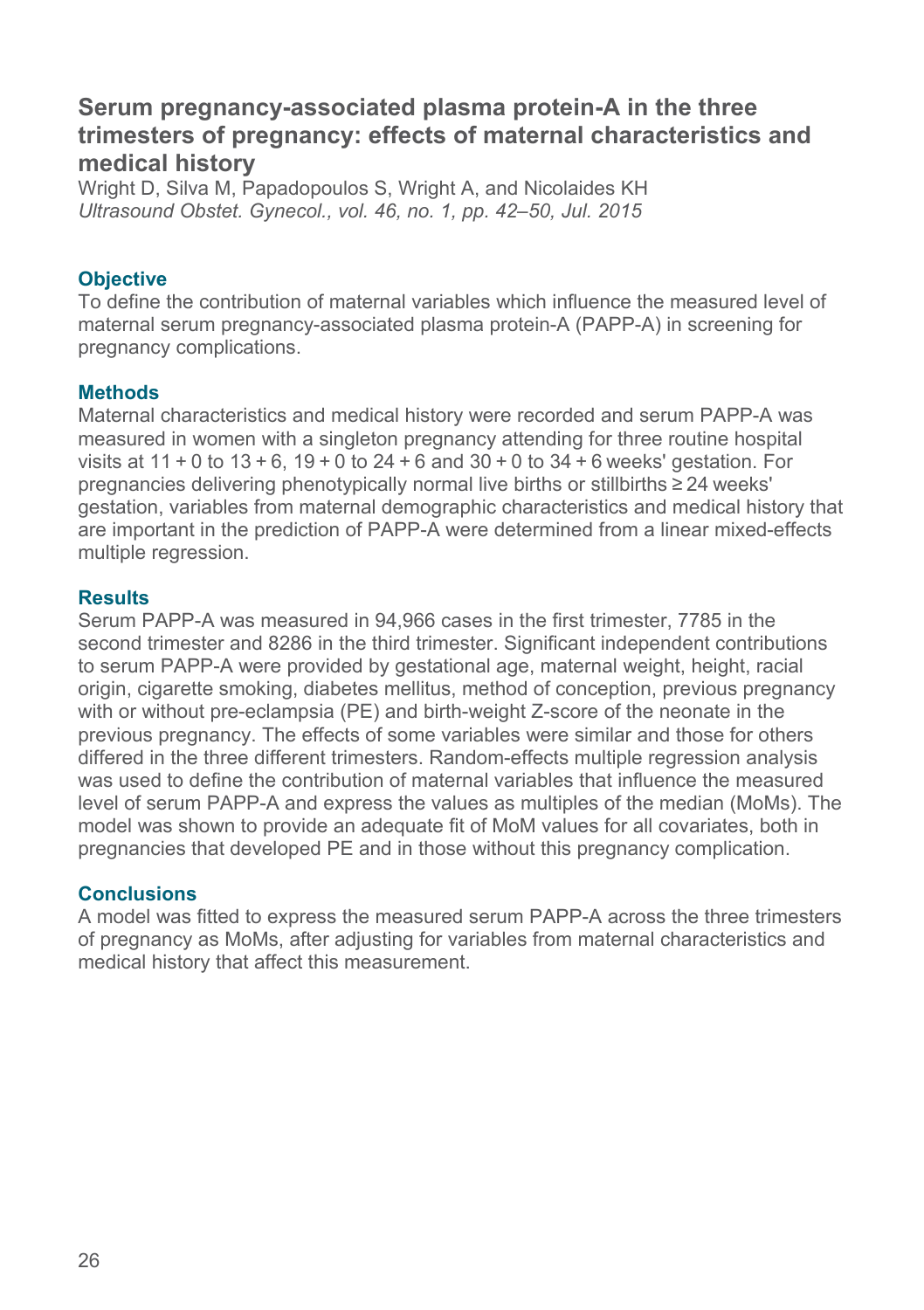- **Maternal serum levels of pregnancy-associated plasma protein-A in the first trimester of pregnancy are decreased in pregnancies with impaired placentation resulting in pre-eclampsia (PE).**
- **In normal pregnancy, serum PAPP-A concentration is affected by gestational age and maternal characteristics, including weight, racial origin, cigarette smoking, diabetes mellitus and method of conception**
- **For the effective use of serum PAPP-A measurements in risk assessment, these variables need to be taken into account**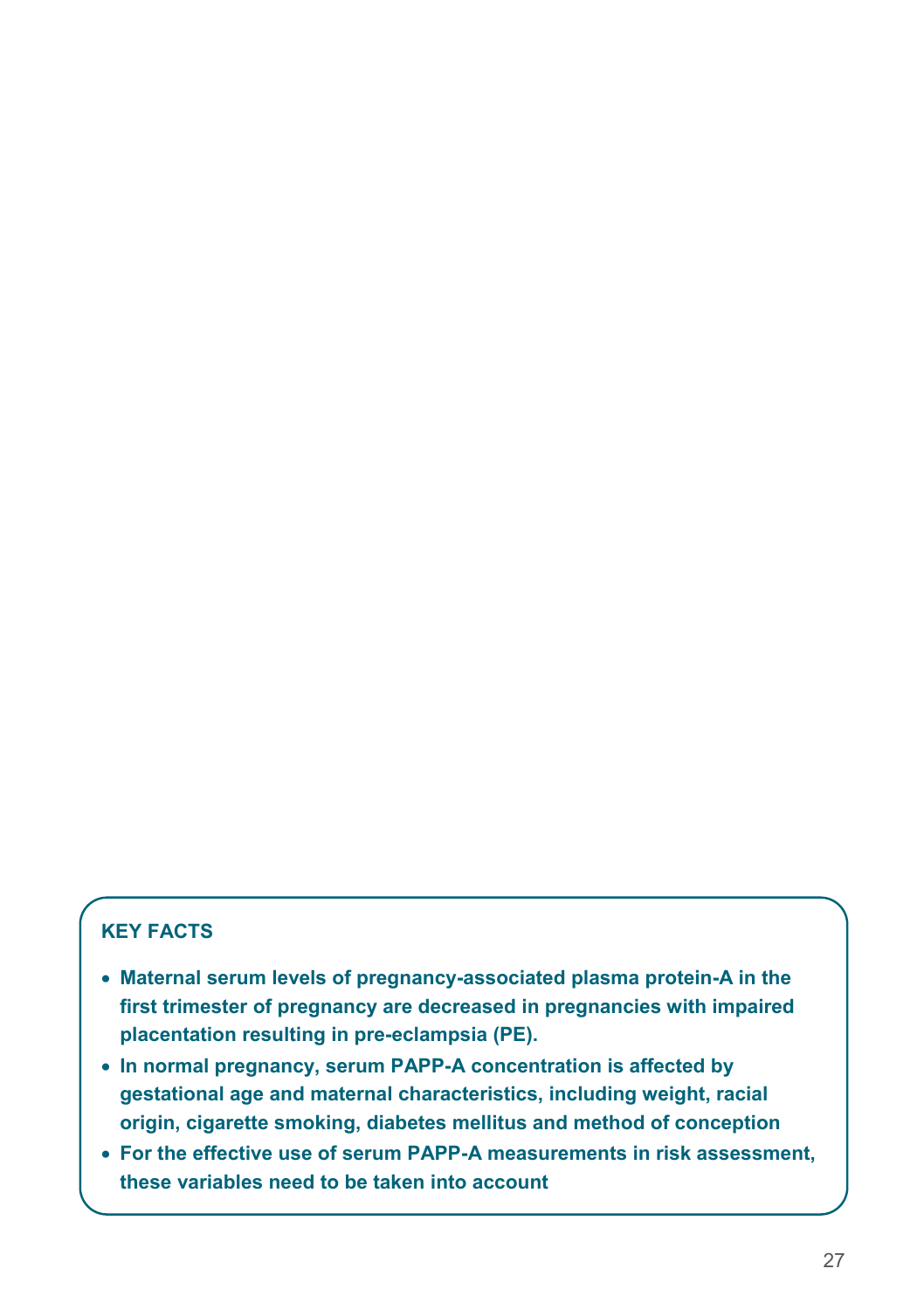# **Serum placental growth factor in the three trimesters of pregnancy: effects of maternal characteristics and medical history**

Tsiakkas A, Duvdevani N, Wright A, Wright D, and Nicolaides KH *Ultrasound Obstet. Gynecol., vol. 45, no. 5, pp. 591–8, May 2015* 

# **Objective**

To define the contribution of maternal variables which influence the measured level of maternal serum placental growth factor (PlGF) in screening for pregnancy complications.

#### **Study design**

Maternal characteristics and medical history were recorded and serum levels of PlGF were measured in women with a singleton pregnancy attending for three routine hospital visits at  $11 + 0$  to  $13 + 6$ ,  $19 + 0$  to  $24 + 6$  and  $30 + 0$  to  $34 + 6$  or  $35 + 0$  to  $37$ + 6 weeks' gestation. For women delivering phenotypically normal live births or stillbirths ≥ 24 weeks' gestation, variables from maternal demographic characteristics and medical history important in the prediction of PlGF were determined from a linear mixed-effects multiple regression.

#### **Results**

Serum levels of PlGF were measured in 38,002 cases in the first trimester, 10,281 in the second trimester and 12,392 in the third trimester. Significant independent contributions to serum PlGF were provided by gestational age, maternal age, weight and racial origin, cigarette smoking, diabetes mellitus, and gestational age at delivery and birth-weight Z-score of the neonate in the previous pregnancy. The machine used to measure serum PlGF was also found to have a significant effect. Allowing for other factors, the effect of maternal age on PlGF changed over the three trimesters, whereas other variables had constant effects over the three trimesters. Random-effects multiple regression analysis was used to define the contribution of maternal variables that influence the measured serum PlGF and express the values as multiples of the median (MoMs). The model was shown to provide an adequate fit of MoM values for all covariates, both in pregnancies that developed pre-eclampsia and in those without this complication.

# **Conclusions**

A model was fitted to express the measured level of maternal serum PlGF across the three trimesters of pregnancy as MoMs, after adjusting for variables of maternal characteristics and medical history that affect this measurement.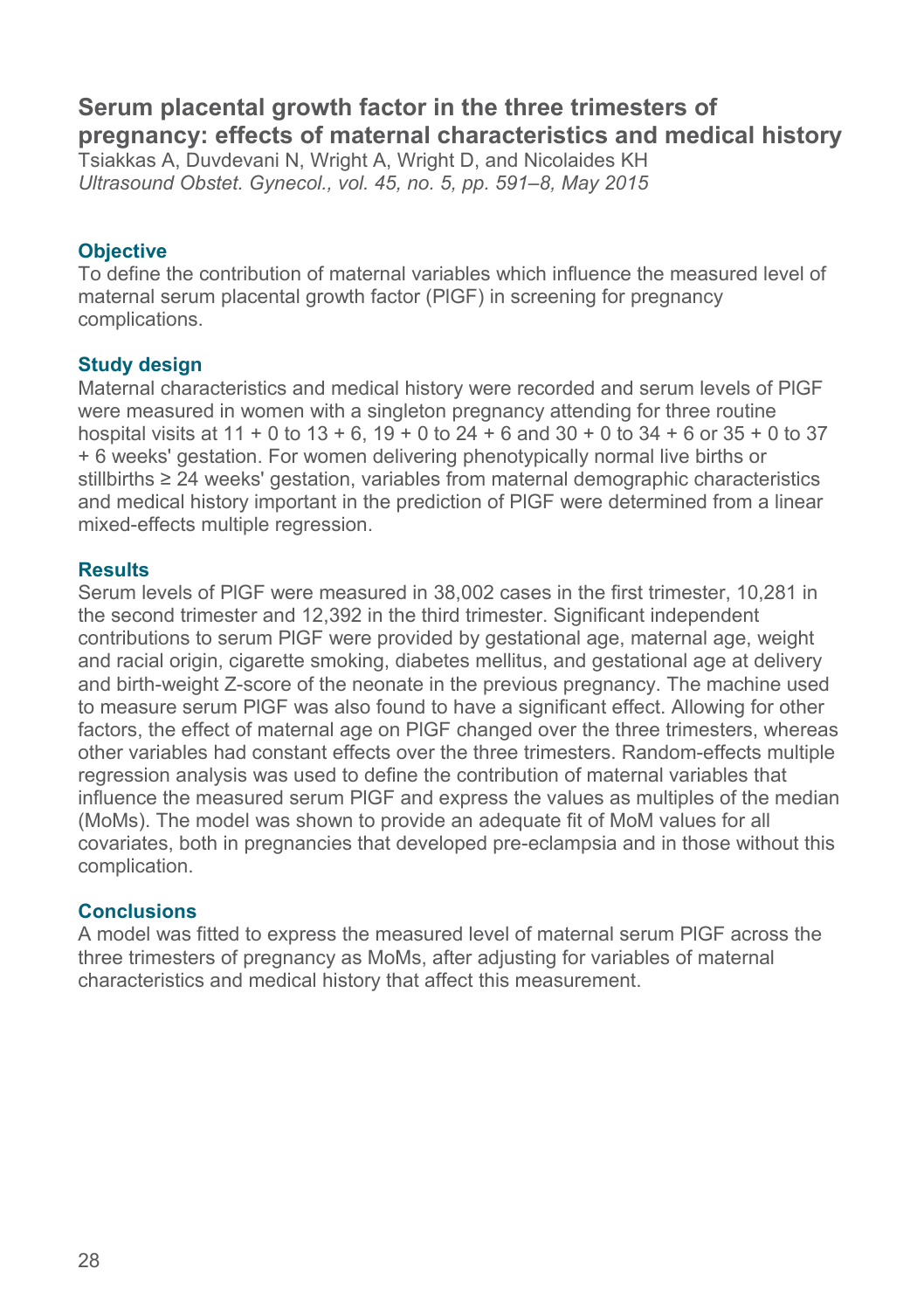- **Maternal serum levels of PlGF at 11–13 weeks' gestation are decreased in pregnancies with impaired placentation resulting in pre-eclampsia (PE)**
- **In normal pregnancies, serum PlGF concentration is affected by gestational age and maternal characteristics, including age, weight, racial origin and cigarette smoking**
- **For the effective use of serum PlGF in risk assessment, these variables need to be taken into account.**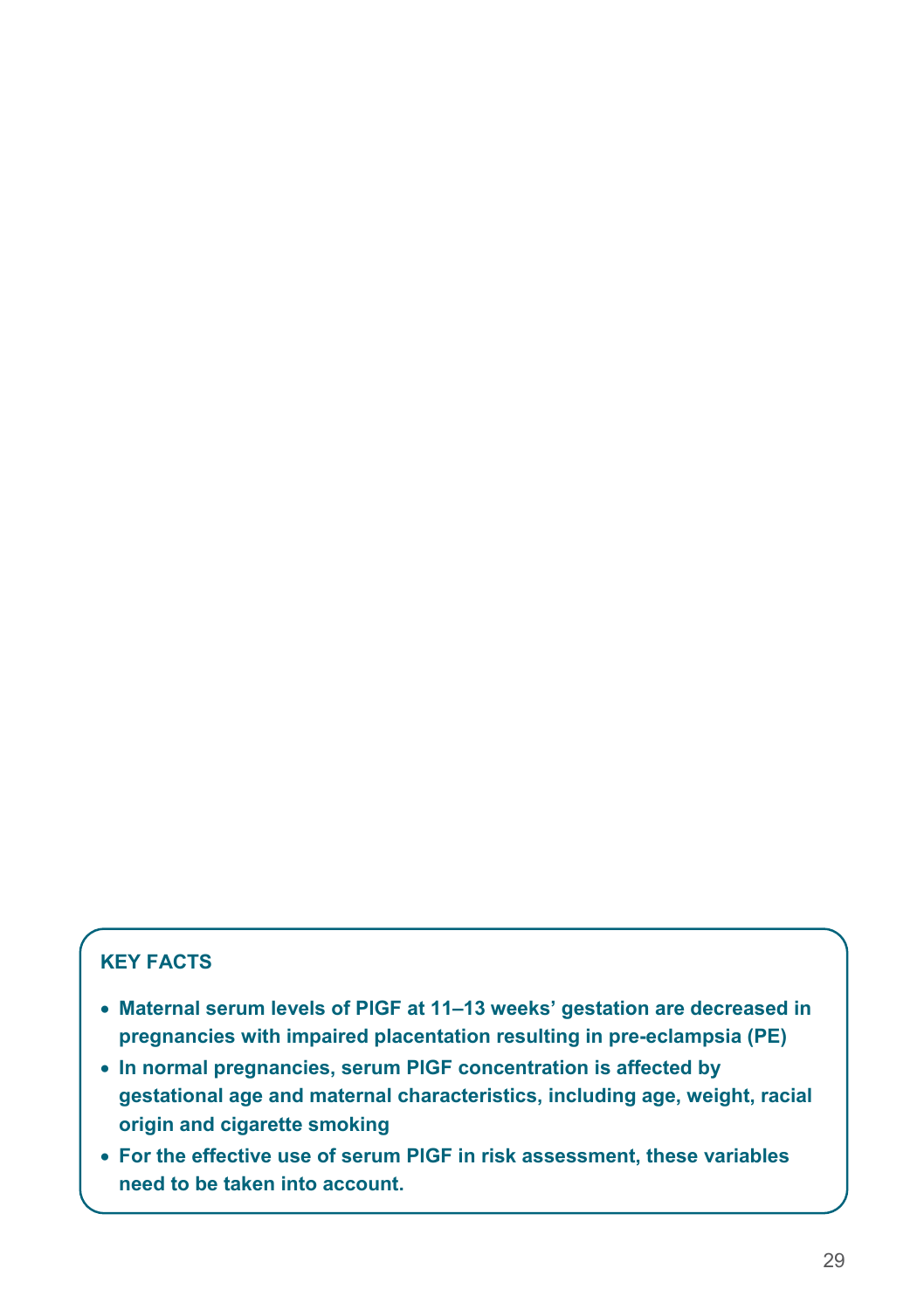# **Glossary**

| <b>AFP</b>              | Alpha Feto Protein                                                                                                       |
|-------------------------|--------------------------------------------------------------------------------------------------------------------------|
| <b>CRL</b>              | Crown-Rump Length                                                                                                        |
| <b>DR</b>               | Detection rate                                                                                                           |
| <b>DVPI</b>             | Ductus Venosus Pulsatility Index                                                                                         |
| <b>FHR</b>              | <b>Fetal Heart Rate</b>                                                                                                  |
| <b>FPR</b>              | False-positive rate                                                                                                      |
| <b>Free BhCG</b>        | Free Beta-Subunit of Human Chorionic Gonadotropin                                                                        |
| <b>GA</b>               | Gestational age                                                                                                          |
| <b>MAP</b>              | Mean arterial pressure                                                                                                   |
| <b>MoM</b>              | Multiple of the median                                                                                                   |
| <b>MSM</b>              | <b>Maternal Serum Markers</b>                                                                                            |
| <b>NB</b>               | Nasal Bone                                                                                                               |
| <b>NHS</b>              | National Health Service (public health services of England,<br>Scotland and Wales)                                       |
| <b>NICE</b>             | National Institute for Health and Clinical Excellence (public<br>body of the Department of Health in the United Kingdom) |
| <b>NT</b>               | <b>Nuchal Translucency</b>                                                                                               |
| <b>PAPP-A</b>           | Pregnancy-associated plasma protein A                                                                                    |
| <b>PE</b>               | Pre-eclampsia                                                                                                            |
| <b>PIGF</b>             | Placental growth factor                                                                                                  |
| <b>Quadruple test</b>   | Second trimester aneuploidy screening using AFP,<br>free BhCG, uE3 and Inhibin A concentrations                          |
| sFlt-1                  | Soluble fms-like tyrosine kinase                                                                                         |
| <b>TR</b>               | <b>Tricuspid Regurgitation</b>                                                                                           |
| <b>UAPI/UADPI/UtAPI</b> | Uterine artery (Doppler) pulsatility index                                                                               |
| uE3                     | <b>Unconjugated Estriol</b>                                                                                              |